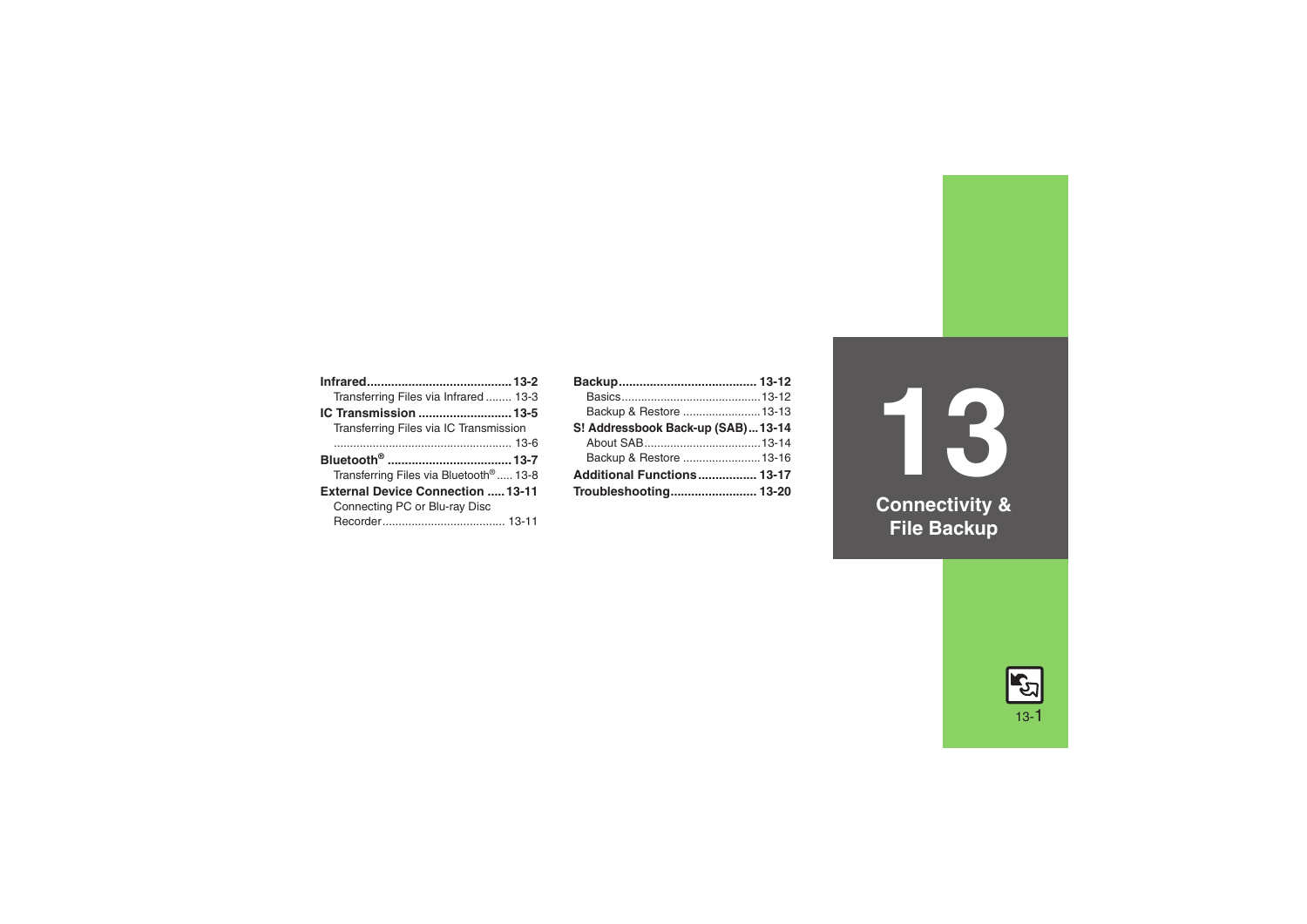## <span id="page-1-1"></span><span id="page-1-0"></span>**Infrared**

Wirelessly transfer files between 935SH and compatible devices.

935SH supports IrSimple™ high-speed wireless communications protocol; exchange large image files instantly with compatible mobile phones, printers, etc.

#### **Transferable Files**

| <b>Phone Book</b> | <b>Received Msq.</b>         |
|-------------------|------------------------------|
| Calendar          | <b>Sent Messages</b>         |
| <b>Tasks</b>      | <b>Drafts</b>                |
| <b>Notepad</b>    | <b>Templates (Messaging)</b> |
| <b>Bookmarks</b>  | <b>Data Folder</b>           |

- . Copy/forward protected files are not transferable.
- . Some files may not be transferable; some settings may be lost, or files may not be saved properly. For details, see "Troubleshooting" at the end of this chapter.

#### **Getting Started**

#### **Infrared Precautions**

Align Infrared Ports of both devices.

. Handset cannot receive connection requests during Software Update.



- . Do not place objects between devices.
- . Keep Infrared Ports aligned during transfer.
- . Do not look into Infrared Port during infrared transmissions. Eyesight may be affected.
- . 935SH complies with IrMC 1.1, however, some files may not transfer properly.

#### **Transfer Options**

| <b>One File</b><br><b>Transfer</b> | Transfer single files                                                   |
|------------------------------------|-------------------------------------------------------------------------|
| <b>All File</b><br><b>Transfer</b> | Transfer all files by function                                          |
| <b>IrSS</b><br><b>Transfer</b>     | Exchange single image files<br>with compatible devices at<br>high speed |

- . Some transfer options may be unavailable depending on file type.
- . Transfer Memory Card files one by one.

#### **Authorization Code**

. Four-digit code required for Infrared transfers. All File Transfers possible when codes match. (Authorization Code is changeable for each transfer.)



**Connectivity & File Backup**

Connectivity & File Backup

**13**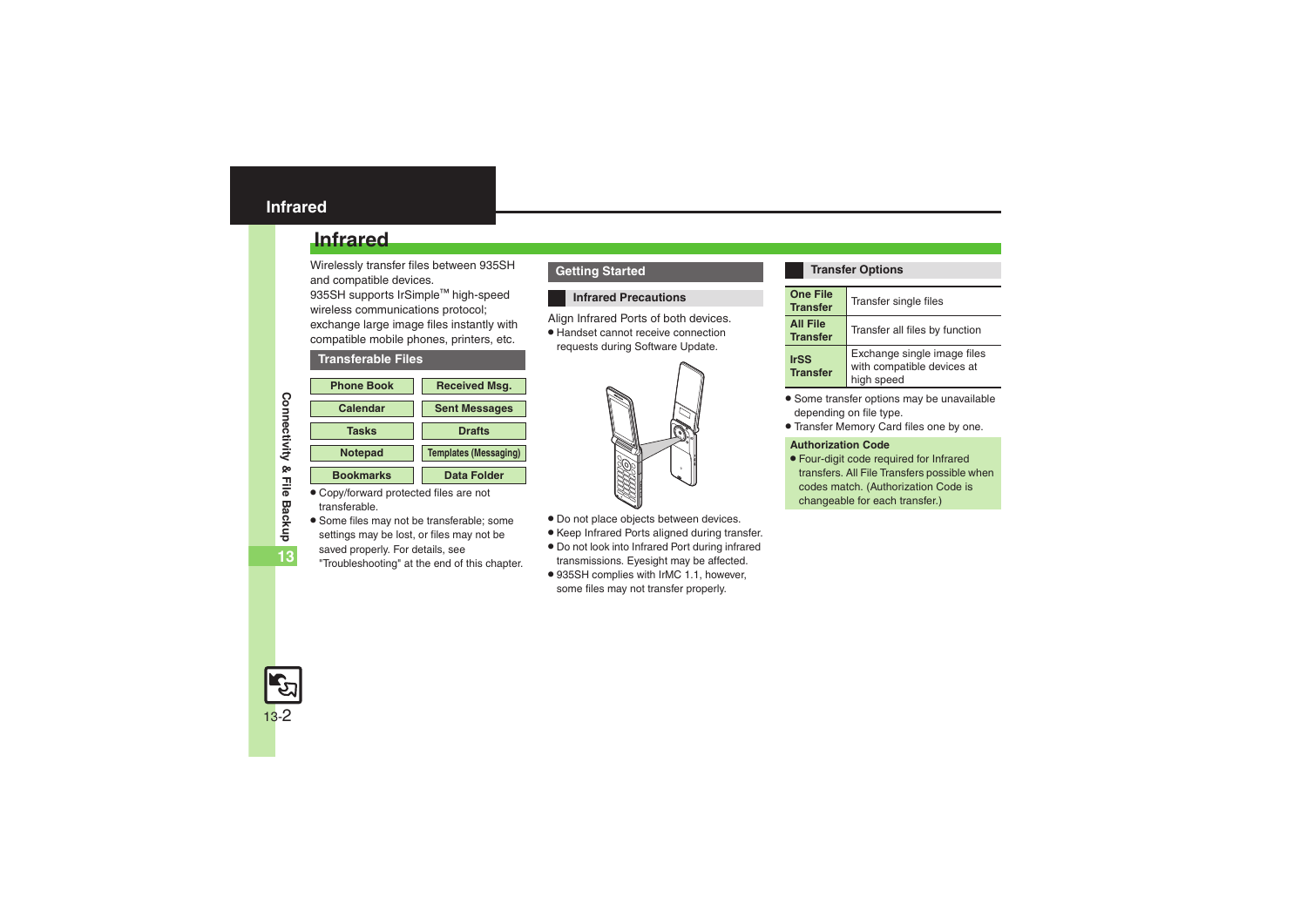## <span id="page-2-0"></span>**Transferring Files via Infrared**



#### **Advanced**

13-3

0([Activating Infrared via Main Menu](#page-16-1) ([Sending images via IrSS Transfer without reducing size](#page-16-2) (**[P.13-17](#page-16-1)**)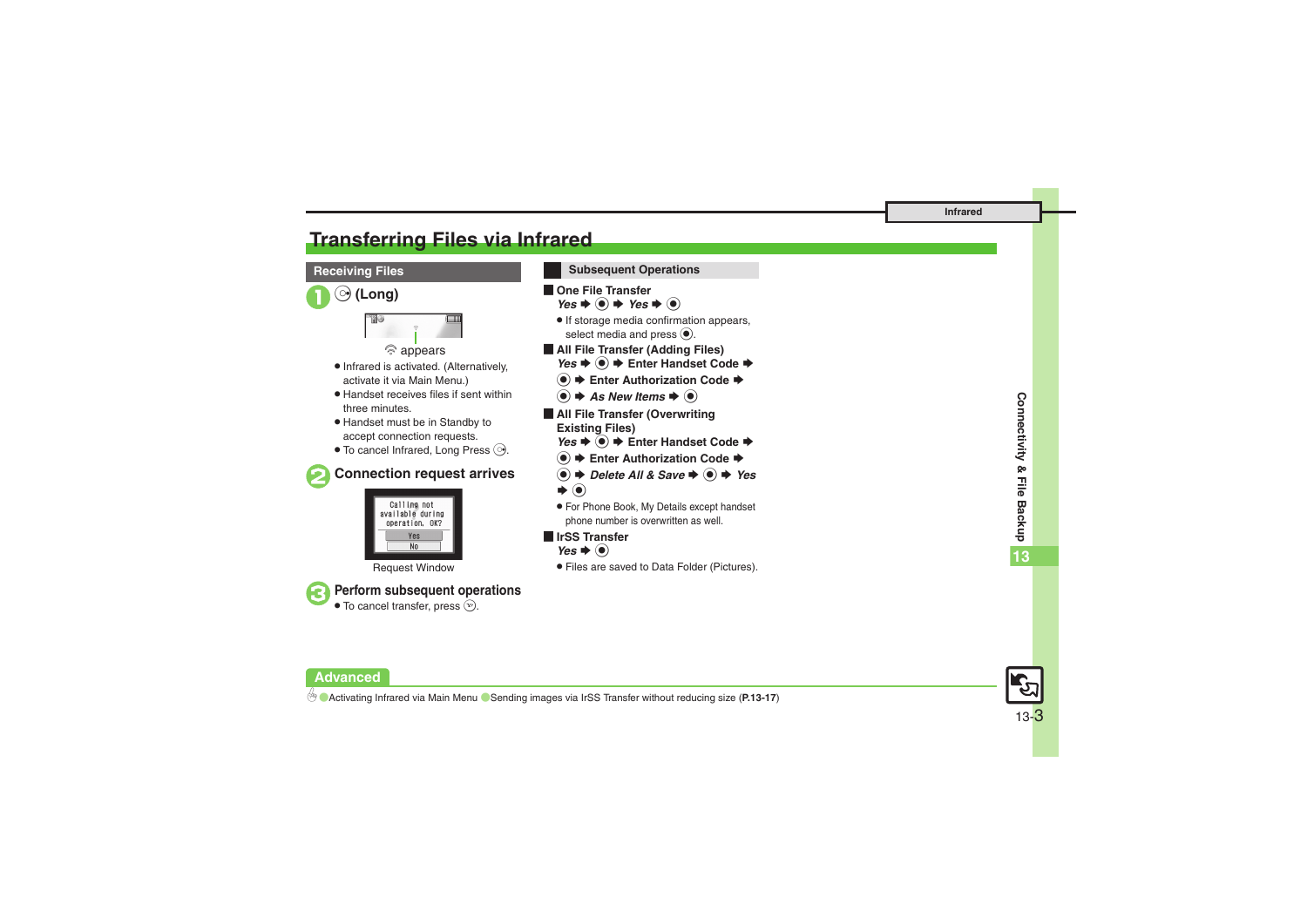#### **Infrared**



### **Advanced**

13-4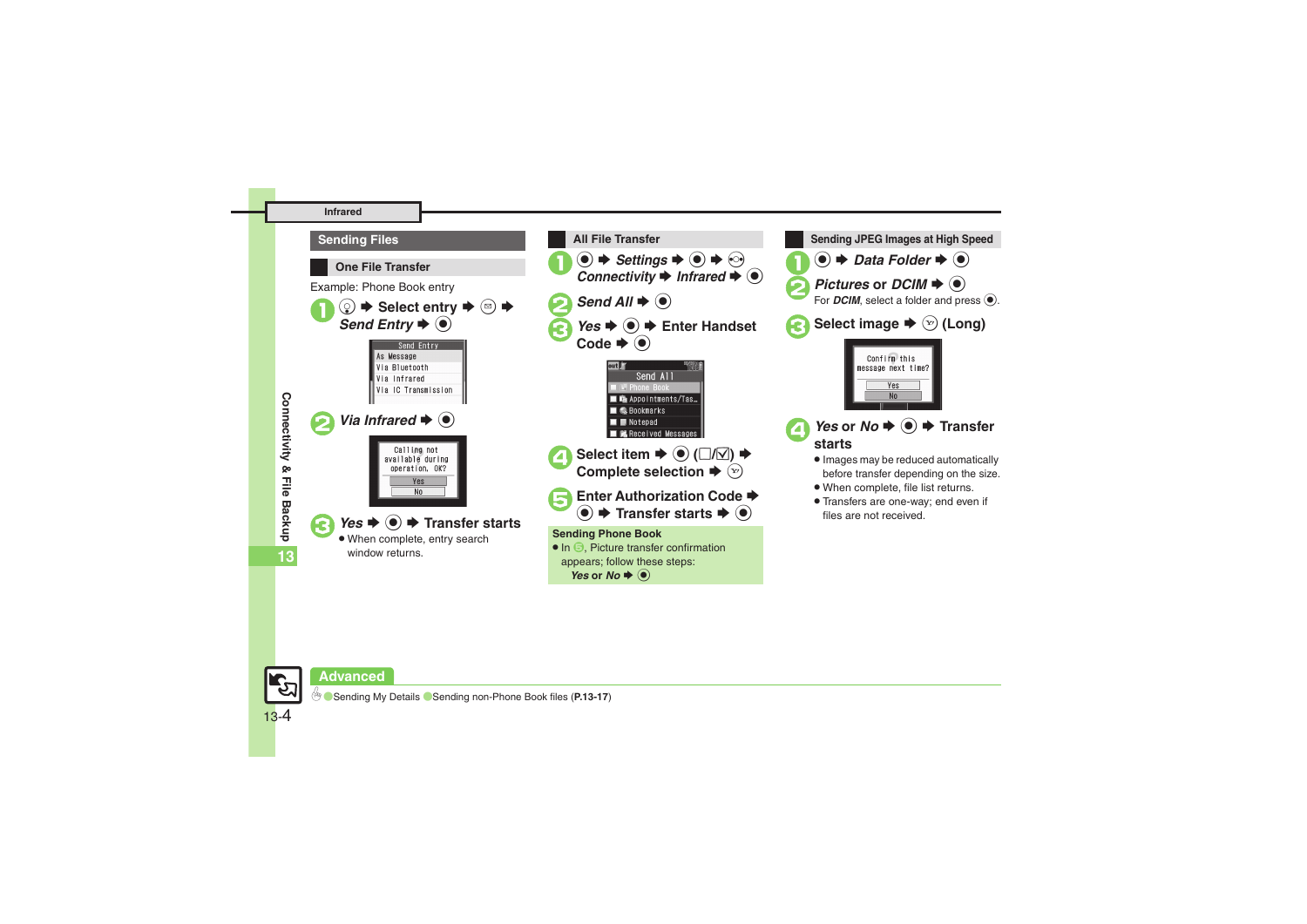## **IC Transmission**

Wirelessly transfer files between 935SH and compatible devices.

- . For transferable files, see **[P.13-2](#page-1-1)**.
- . Cancel IC Card Lock beforehand.
- . Disconnect Headphones, USB Cable and AC Charger beforehand.

#### **Getting Started**

#### **IC Transmission Precautions**

Align  $\mathfrak A$  logos of both devices.



Keep  $\varpi$  logos aligned during transfer.

#### <span id="page-4-0"></span>**Transfer Options**

| <b>One File</b><br><b>Transfer</b> | Transfer single files          |
|------------------------------------|--------------------------------|
| <b>All File</b><br><b>Transfer</b> | Transfer all files by function |

- . Some transfer options may be unavailable depending on file type.
- . Transfer Memory Card files one by one.

#### **Authorization Code**

. Four-digit code required for IC transfers. All File Transfers possible when codes match. (Authorization Code is changeable for each transfer.)



**Advanced**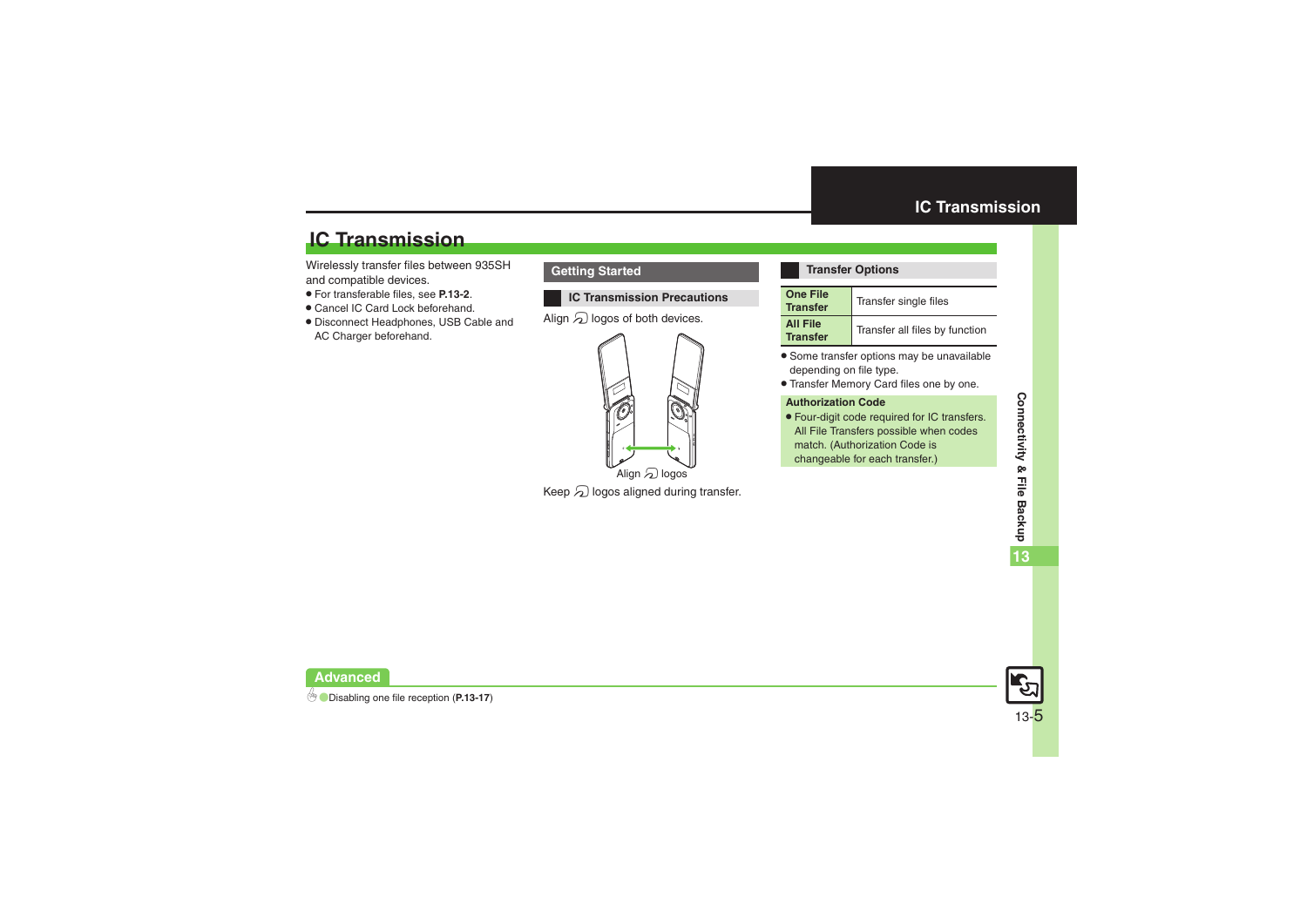#### **IC Transmission**

## <span id="page-5-0"></span>**Transferring Files via IC Transmission**

#### **Receiving Files**







Request Window

. Handset must be in Standby to accept connection requests.

## <sup>2</sup>**Perform subsequent operations**

 $\bullet$  To cancel transfer, press  $\circledast$ .

#### **Subsequent Operations**

- **De File Transfer**  $Yes + @ + Yes + @$ 
	- . If storage media confirmation appears, select media and press  $\odot$ .
- [ **All File Transfer (Adding Files)** *Yes*  $\bullet$  **●** Fnter Handset Code  $\bullet$ 
	- **<sup>●</sup>**  $\rightarrow$  **Enter Authorization Code →**
	- $\bullet$   $\bullet$  As New Items  $\bullet$   $\bullet$
- **E** All File Transfer (Overwriting **Existing Files)**
	- *Yes*  $\bullet$  **●**  $\bullet$  Enter Handset Code  $\bullet$
	- **Enter Authorization Code → + +**
	- *Delete All & Save*  $\rightarrow$  *Yes*  $\rightarrow$  **③**
	- . For Phone Book, My Details except handset phone number is overwritten as well.



 $\langle \bullet \rangle \bullet$  *Settings*  $\bullet \langle \bullet \rangle \bullet$   $\langle \bullet \rangle$ <br>*Connectivity*  $\bullet$  *IC* 

*Transmission*  $\blacklozenge$   $\textcircled{\scriptsize{}}$ 

**IC Transmission** 

**All File Transfer**



**Conding My Details Conding non-Phone Book files ([P.13-17](#page-16-5))** 

13-6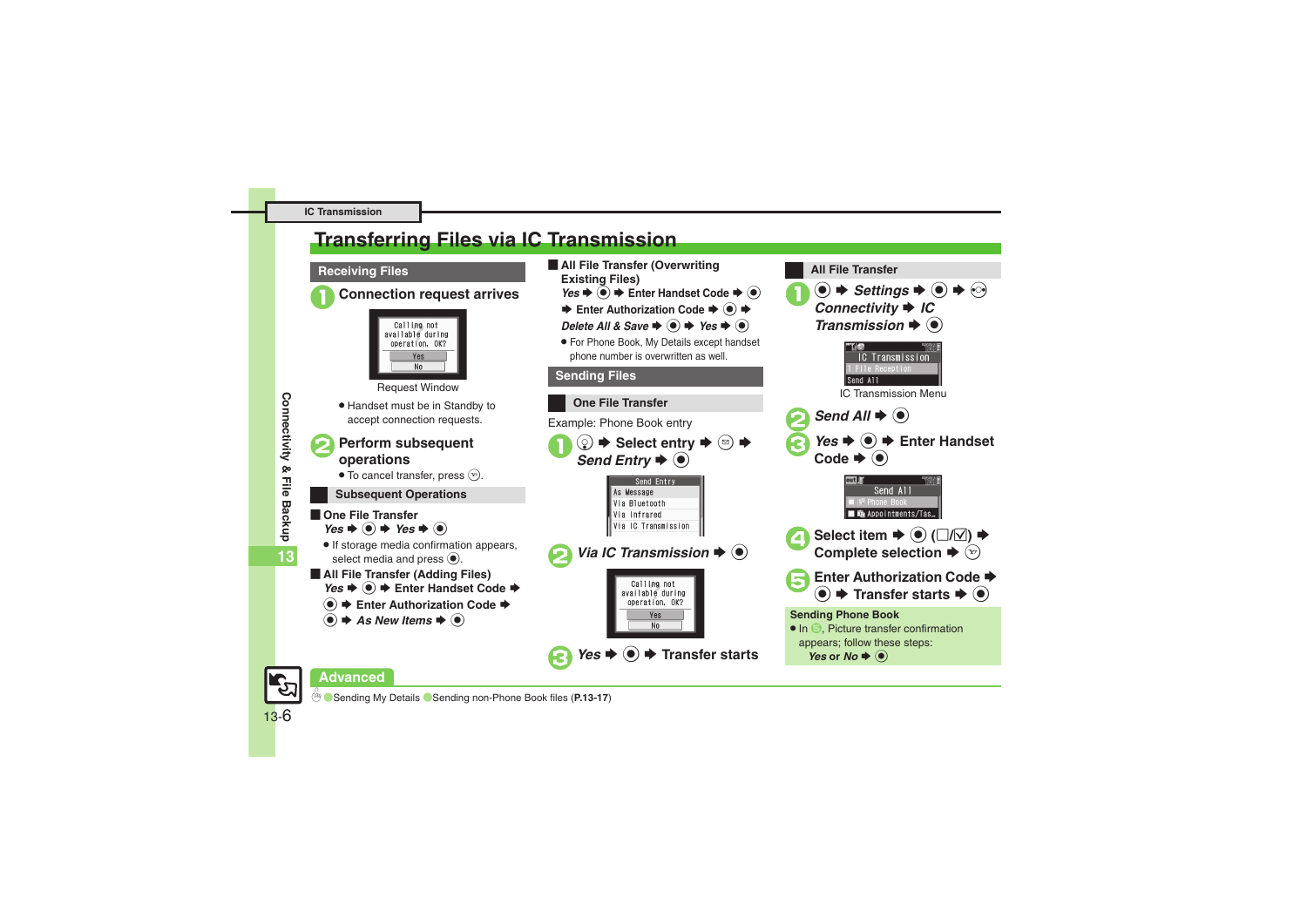## **Bluetooth®**

Wirelessly transfer files/data between 935SH and compatible devices (watches, handsfree devices, etc.).

- . For transferable files, see **[P.13-2](#page-1-1)**.
- . 935SH supports simultaneous connection with two devices. (May be unavailable depending on the device type.)
- Bluetooth<sup>®</sup> connection may not be possible with some Bluetooth<sup>®</sup> devices.
- Handset shall be connected to certified Bluetooth® devices that meet the specification standards developed by Bluetooth SIG.
- Data transfers may fail depending on characteristics or specifications of the certified Bluetooth<sup>®</sup> devices.
- Noise may interfere with wireless or handsfree conversations.
- . TV audio is supported only on SCMS-T DRM scheme compliant Bluetooth® devices.

#### **Getting Started**

#### **Bluetooth® Precautions**

Check transmission range of your Bluetooth® device to use with handset properly. Maximum transmission range for transfers between 935SH handsets is ten meters. (Bluetooth® connection/transfer rate may vary depending on conditions.)

#### **Handsfree Device Precaution**

- . Handle call operations on the device in use. **Bluetooth® Watches**
- Compatible Bluetooth<sup>®</sup> watches support these functions:
	- Time Correction ■ Alarm Notice
	- $\blacksquare$  News Notice
	- $M$ ail Notice ■ Remote Shutter 
	■ Mode Settings
- Ouick Silent
- Hold Calls
- $\blacksquare$  Caller ID Notice ■ Operator Notice
- . For details about functions/operations, see the Bluetooth<sup>®</sup> watch guide.

<span id="page-6-0"></span>

- $\bullet$  4 to 16-digit code required for Bluetooth® connections. Pairing possible when codes match.
- . For handsfree devices, enter specified Authorization Code.

#### **Advanced**

b [Cloaking handset to avoid connection requests](#page-16-8) C[Setting idle time after which Bluetooth](#page-16-9)<sup>®</sup> is canceled C[Switching audio output to wireless device](#page-16-10) ■[Changing Bluetooth](#page-16-11)® name for handset ■[Talking on handsfree device](#page-16-12) ■[Avoiding connection requests from Bluetooth](#page-16-13)®-compatible S! Applications in [Standby, etc.](#page-16-13)  (Opening Bluetooth[®-related handset properties](#page-16-14) (**[P.13-17](#page-16-8)**)

([Synchronizing Bluetooth](#page-17-0)® watch with handset ([Enabling/disabling Bluetooth](#page-17-1)® watch responses (**[P.13-18](#page-17-0)**)

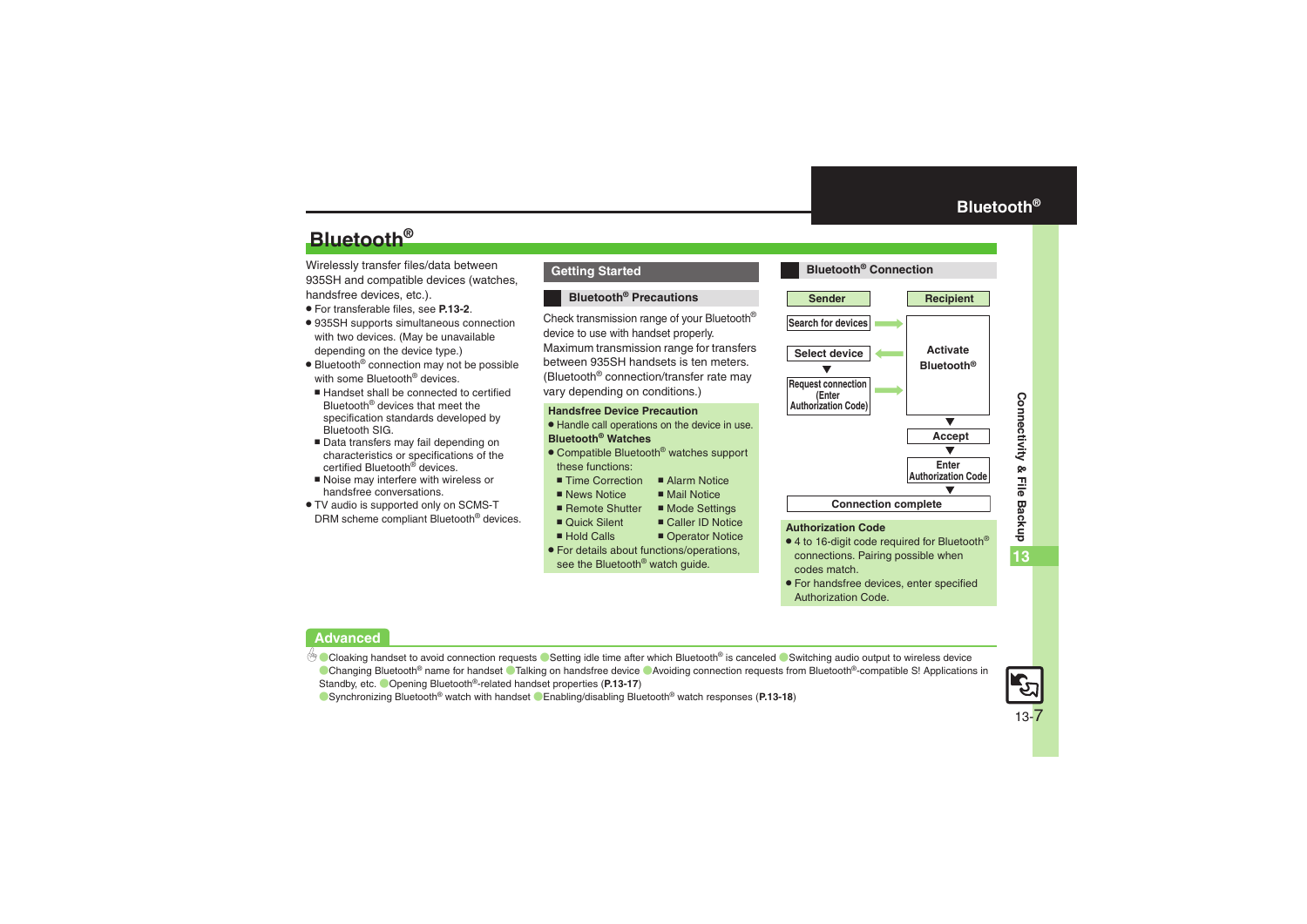#### **Bluetooth®**

## <span id="page-7-0"></span>**Transferring Files via Bluetooth®**

## **Activating Bluetooth®**



**B** appears

- Bluetooth<sup>®</sup> is activated.
- . Handset must be in Standby to accept connection requests from unpaired handsfree devices, etc.
- $\bullet$  To cancel Bluetooth®, Long Press  $\odot$ .



**Device Search & Pairing**

Activate Bluetooth® on devices to be paired with.



 $\circledbullet \Rightarrow$  *Settings*  $\Rightarrow$   $\circledbullet \Rightarrow$   $\circledcirc$ <br>*Connectivity*  $\Rightarrow$  *Bluetooth*  $\odot$ 





 Found devices are listed after search.  $\bullet$  Press  $\circledcirc$  to cancel.



**Select device**  $\Rightarrow$  $\odot$  **If a confirmation appears, choose** *Yes* and press  $\odot$ .

- 5**Enter the same Authorization Code for handset and the other device**  $\blacktriangleright$  **● Pairing complete**
	- . On the other device, complete code entry within 30 seconds.
	- . Authorization Codes are not necessary for paired devices.

Connectivity & File Backup **Connectivity & File Backup 13**

## **Advanced**



<sup>6</sup>® ● [Activating Bluetooth](#page-16-15)® via Main Menu ● [Editing Paired Device list](#page-17-2) ● [Disconnecting devices](#page-17-3) ● Connecting devices supporting handsfree telephony and [audio output by service](#page-17-4) ([Specifying a preferred device for wireless connection](#page-17-5) (**[P.13-17](#page-16-15)** - **[13-18](#page-17-2)**)

13-8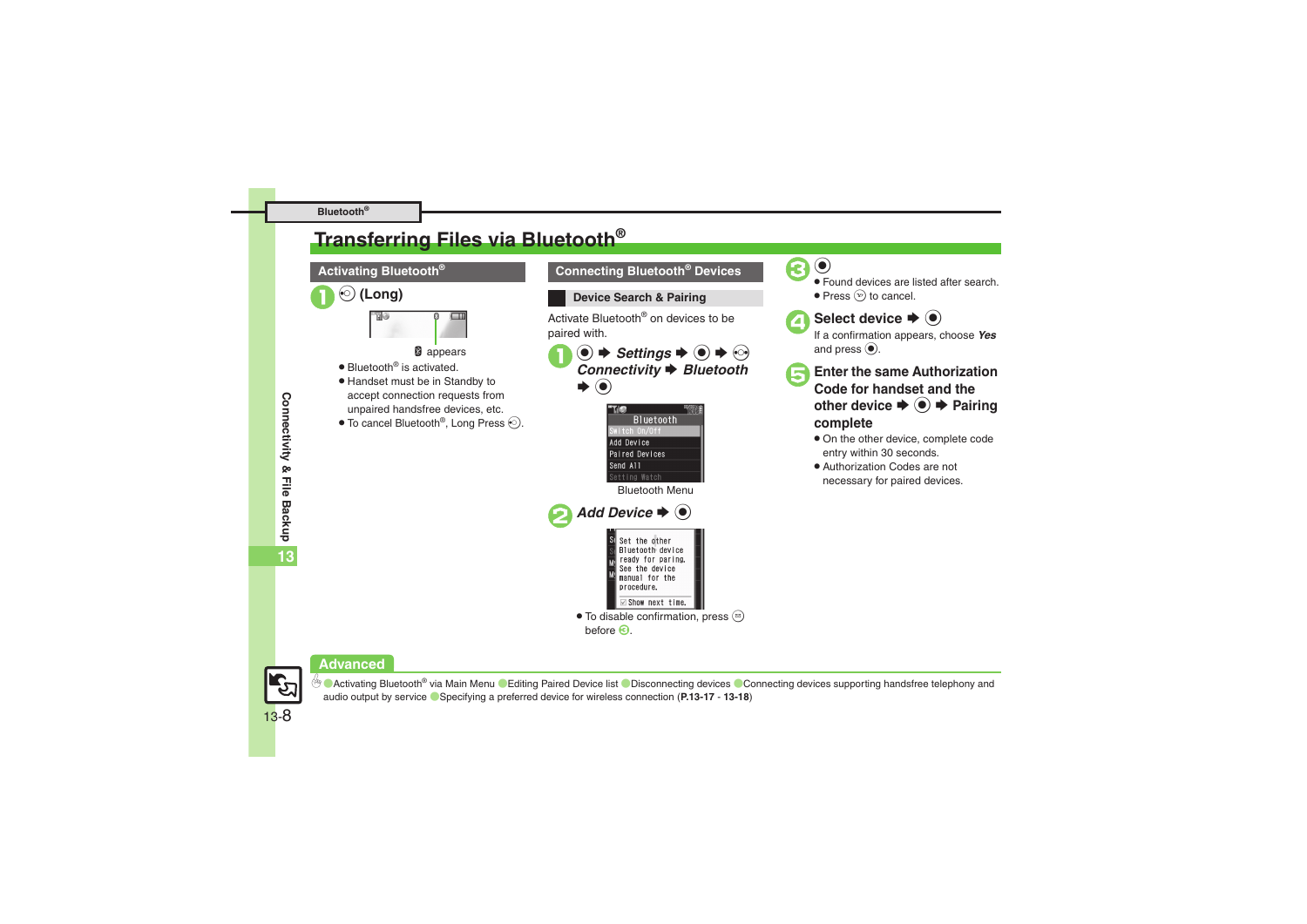

**In Bluetooth menu, Paired**  $\mathbf{s} \mathbin{\blacktriangleright} \mathbf{\Theta}$ 



Paired Device List



**Select device**  $\blacktriangleright$  $\odot$ <br>If handset is already connected to

another device, disconnection confirmation may appear; choose *Yes* and press  $\odot$ .

 $\bullet$  The device is connected and  $\triangledown$ (preferred) appears.



Follow these steps to accept connection requests from unpaired devices:







. Complete code entry within 30 seconds.

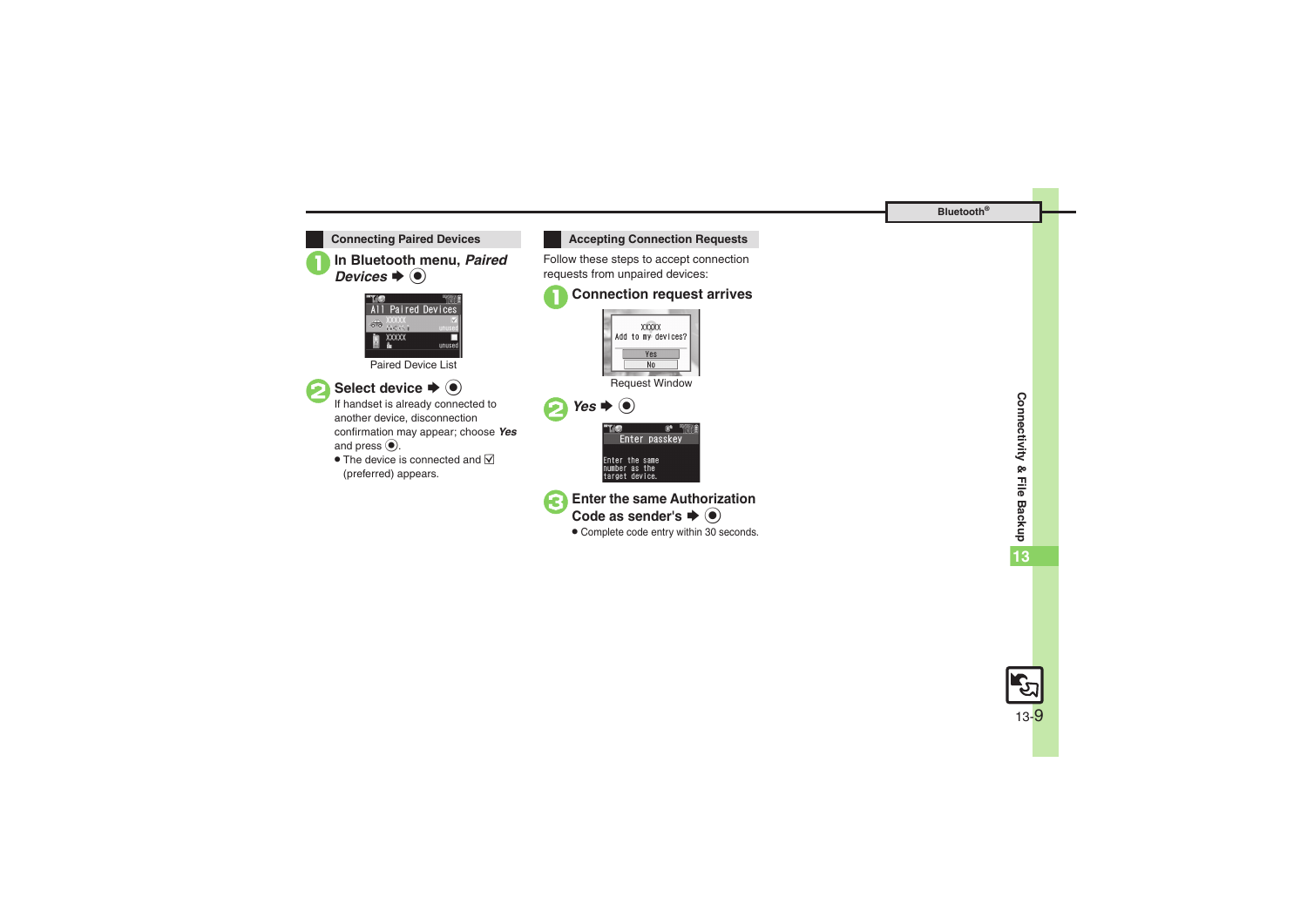#### **Bluetooth®**

#### **Transferring Files**

Follow the steps below to exchange files with paired devices.

- . For transferable files, see **[P.13-2](#page-1-1)**.
- . When requested, enter Authorization Code.

#### **Receiving Files**

1**Connection request arrives**



- <sup>2</sup>**Perform subsequent operations**
	- $\bullet$  To cancel transfer, press  $\circledcirc$ .

*Yes*  $\rightarrow$  **●** Enter Handset Code  $\blacklozenge$   $\blacklozenge$  As New Items  $\blacklozenge$   $\blacklozenge$ ● **All File Transfer (Overwriting Existing Files)** *Yes*  $\rightarrow$  **●** Enter Handset Code  $\Rightarrow$   $\bullet$   $\Rightarrow$  Delete All & Save  $\Rightarrow$   $\bullet$   $\Rightarrow$ *Yes*  $\bullet$   $\odot$ **Sending Files**  $\blacksquare$  One File Transfer Example: Phone Book entry  $\textcircled{2}$   $\blacktriangleright$  Select entry  $\blacktriangleright$  **③**  $\blacktriangleright$  **Send Entry**  $\blacktriangleright$  **●** Send Entry As Message Via Bluetooth Via Infrared Via IC Transmission *Via Bluetooth*  $\blacktriangleright$   $\textcircled{\scriptsize{\bullet}}$ Select device  $\blacktriangleright$  ( $\blacklozenge$ )

**Example Subsequent Operations** ● **One File Transfer**  $Yes + @ + Yes + @$ . If storage media confirmation

 $Yes$   $\blacklozenge$   $\blacklozenge$  **Transfer starts**  When complete, entry search window returns.[ **All File Transfer** appears, select media and press  $\left( \bullet \right)$ . **In Bluetooth menu, Send All** ● **All File Transfer (Adding Files)**  $\rightarrow$  (e) Select device  $\rightarrow$  **●** Yes  $\blacktriangleright$   $\textcircled{\scriptsize{}}$ **Enter Handset Code**  $\rightarrow$  $\bullet$ out F 图 "图 Send All **F** Phone Book **In Ga Appointments/Tas... M C**. Bookmarks  $\blacksquare$   $\blacksquare$  Notepad Received Messages **Select item**  $\blacktriangleright$  **● (** $\Box/\Box$ **)**  $\blacktriangleright$ <br>**Complete selection**  $\blacktriangleright$   $\Box$ )  $\blacktriangleright$ **Transfer starts**  $\blacklozenge$  $\odot$ **Sending Phone Book** • In  $\odot$ , Picture transfer confirmation appears; follow these steps: *Yes* or *No*  $\blacklozenge$   $\odot$ 



13-10

#### **Advanced**

0([Sending My Details](#page-17-6) ([Sending non-Phone Book files](#page-17-7) (**[P.13-18](#page-17-6)**)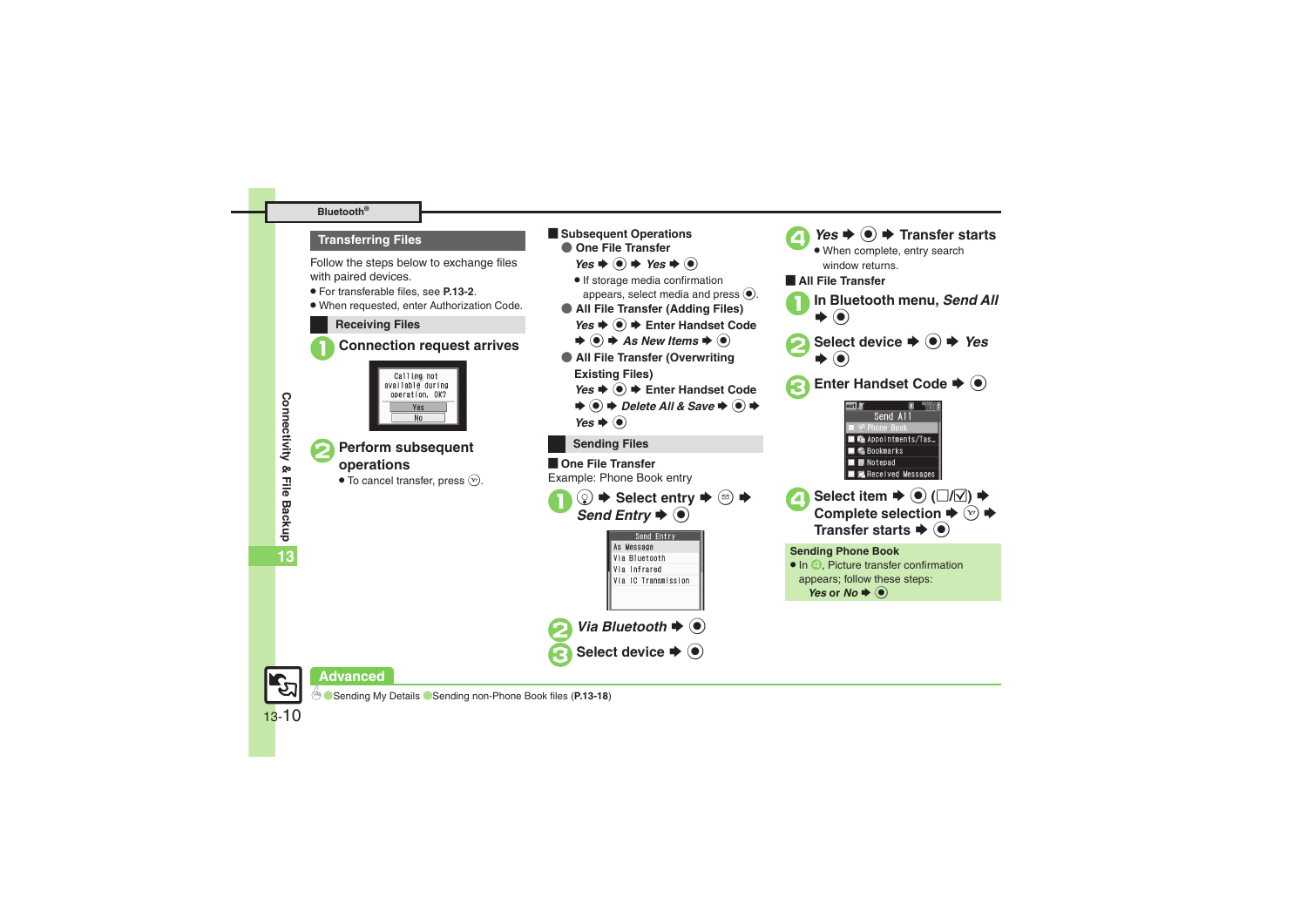## <span id="page-10-1"></span>**Connecting PC or Blu-ray Disc Recorder**

#### **Connecting PC**

#### **Accessing Memory Card**

Connect handset to a PC via USB Cable to access Memory Card from the PC without removing card from handset. USB Cable may be purchased separately.

# 1**Connect handset to a PC via USB Cable**

**2** Mass Storage  $\rightarrow$  <sup>0</sup>



. Use PC to access Memory Card.



#### **Utility Software (Japanese)**

For more PC-related operations, download Utility Software (including USB Cable driver) from the following URL.

. **Utility Software** http://k-tai.sharp.co.jp/download/tools/utility/

#### **Mobile Data Communication Fees**

. Using the Internet by connecting handset to PC/PDA via USB Cable or Bluetooth® may incur high charges as large-volume packet transmissions tend to occur in a short period of time.

#### **Connecting Blu-ray Disc Recorder**

Connect handset to a Blu-ray Disc recorder via USB Cable to transfer recorded programs to Memory Card without removing card from handset.

- . Compatible only with SHARP Blu-ray Disc recorders. For details, see **P.15-23** "Compatible Blu-ray Disc Recorders."
- . USB Cable may be purchased separately.



## <span id="page-10-0"></span><sup>1</sup>**Connect handset to a Blu-ray Disc recorder via USB Cable**





## **2** Recorder Link  $\rightarrow$  <sup>0</sup>

. Transfer files from Blu-ray Disc recorder to Memory Card.



## **Connection ends**

. Open transferred files via Recorder Contents in TV menu or Media Player menu (Videos).

#### **If Menu in** 1 **Does Not Appear**

- . Follow these steps:
	- **to**  $\rightarrow$  **Settings**  $\rightarrow$  **⊙**  $\rightarrow$  **⊙ Connectivity**  $\rightarrow$  **USB Mode**  $\rightarrow$  **●** From **②**
- Operations on the PC may be required; if prompted, follow onscreen instructions.

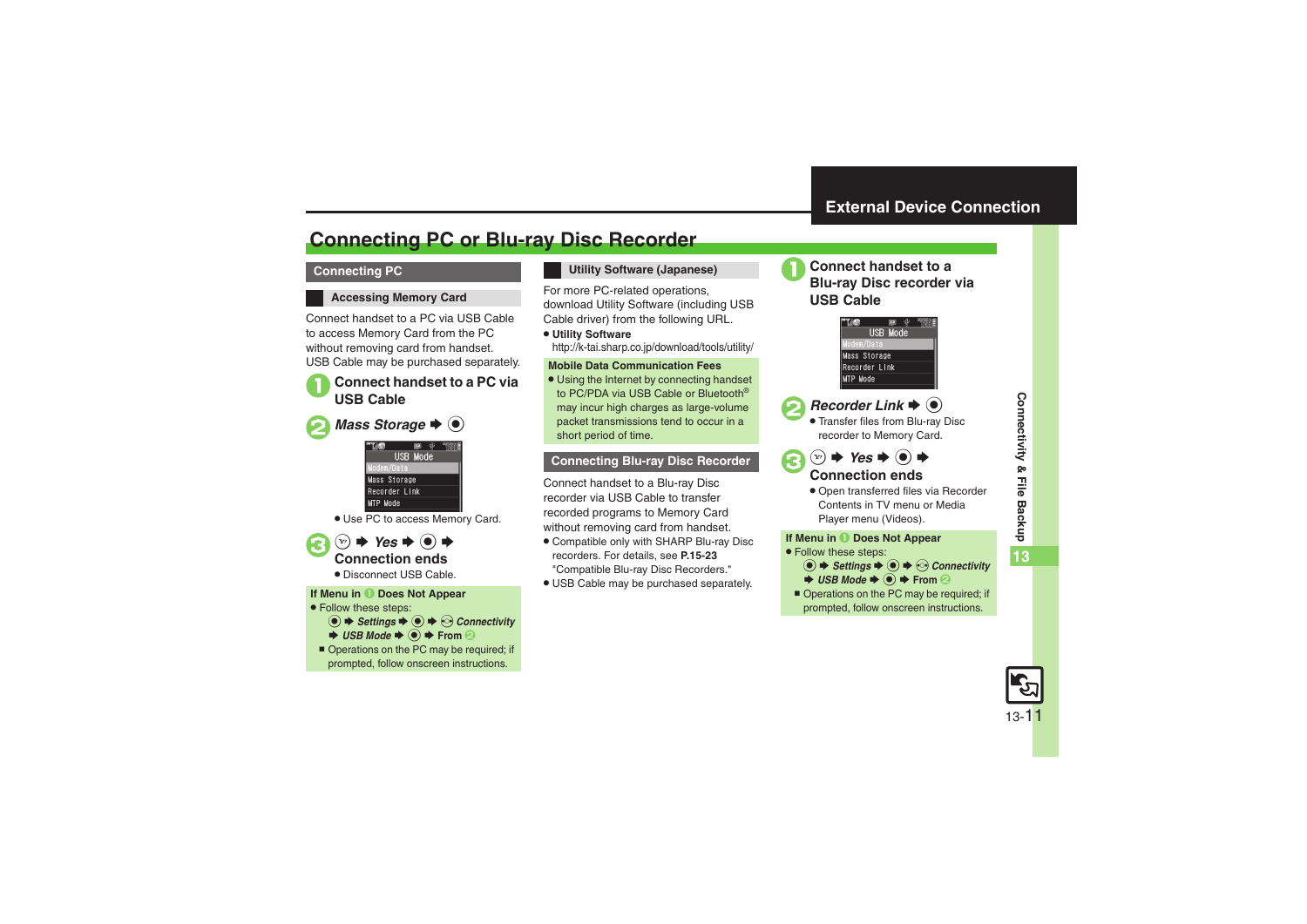## <span id="page-11-1"></span><span id="page-11-0"></span>**Basics**

Back up information to Memory Card, and restore to handset as needed.

#### **Supported Items**

Select items to back up, or transfer all at once. Items with \* are selectable at once via *Check Selection* in Options menu.

| <b>Phone Book</b>      | <b>Drafts</b>                |
|------------------------|------------------------------|
| Calendar <sup>'</sup>  | <b>Templates (Messaging)</b> |
| Tasks <sup>*</sup>     | <b>Contents Keys</b>         |
| <b>Bookmarks</b>       | Data Folder                  |
| Notepad <sup>*</sup>   | <b>Received Msg.</b>         |
| <b>Mail Groups</b>     | <b>Sent Messages</b>         |
| <b>User Dictionary</b> |                              |

#### **Precautions**

- . Not available if battery is low.
- . Some items may not be transferable; some settings may be lost, or files may not transfer properly. For details, see "Troubleshooting" at the end of this chapter.

#### **Transferring All Items**

. Use blank Memory Card for *Backup All Items*. Do not use the card to save other files after *Backup All Items*; backed up content may not be restored properly.

#### **Contents Keys**

. Moving Keys to Memory Card creates a special file. Performing Backup again on the same Memory Card overwrites that file. Perform Restore beforehand.

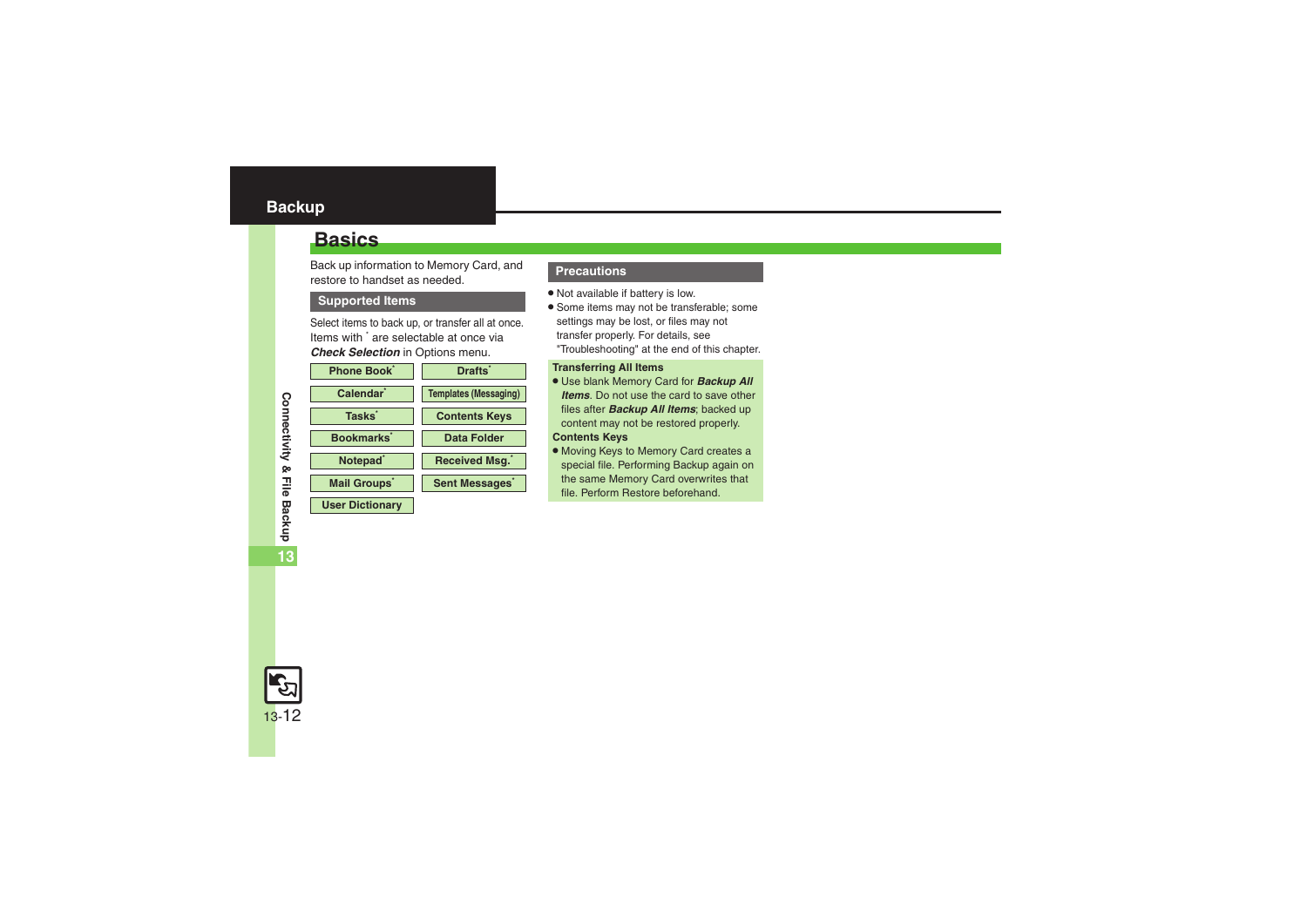## <span id="page-12-0"></span>**Backup & Restore**

**Handset to Memory Card**

Follow these steps to back up selected items at once:

 $\mathbf 0$  $\circledcirc$   $\Rightarrow$  *Settings*  $\Rightarrow$   $\circledcirc$   $\Rightarrow$   $\circledcirc$ Connectivity **→** Backup/ **Restore**  $\blacklozenge$ 



Backup/Restore Menu



 $\bigodot$  Yes  $\bigodot$ 

**Advanced**

Select item  $\rightarrow$   $\odot$  ( $\Box$ / $\boxtimes$ )  $\rightarrow$ **Complete selection**

> . For *Phone Book*, confirmation appears. Choose *Yes* or *No* and press  $\textcircled{\scriptsize{\bullet}}$ .



**In Backup/Restore menu,** Restore Selected Items → **<sup>●</sup> Enter Handset Code** S $\left( \bullet \right)$ 



**8** Select item  $\rightarrow$  **●** (□**/** $\Box$ )  $\rightarrow$ 

**Complete selection**



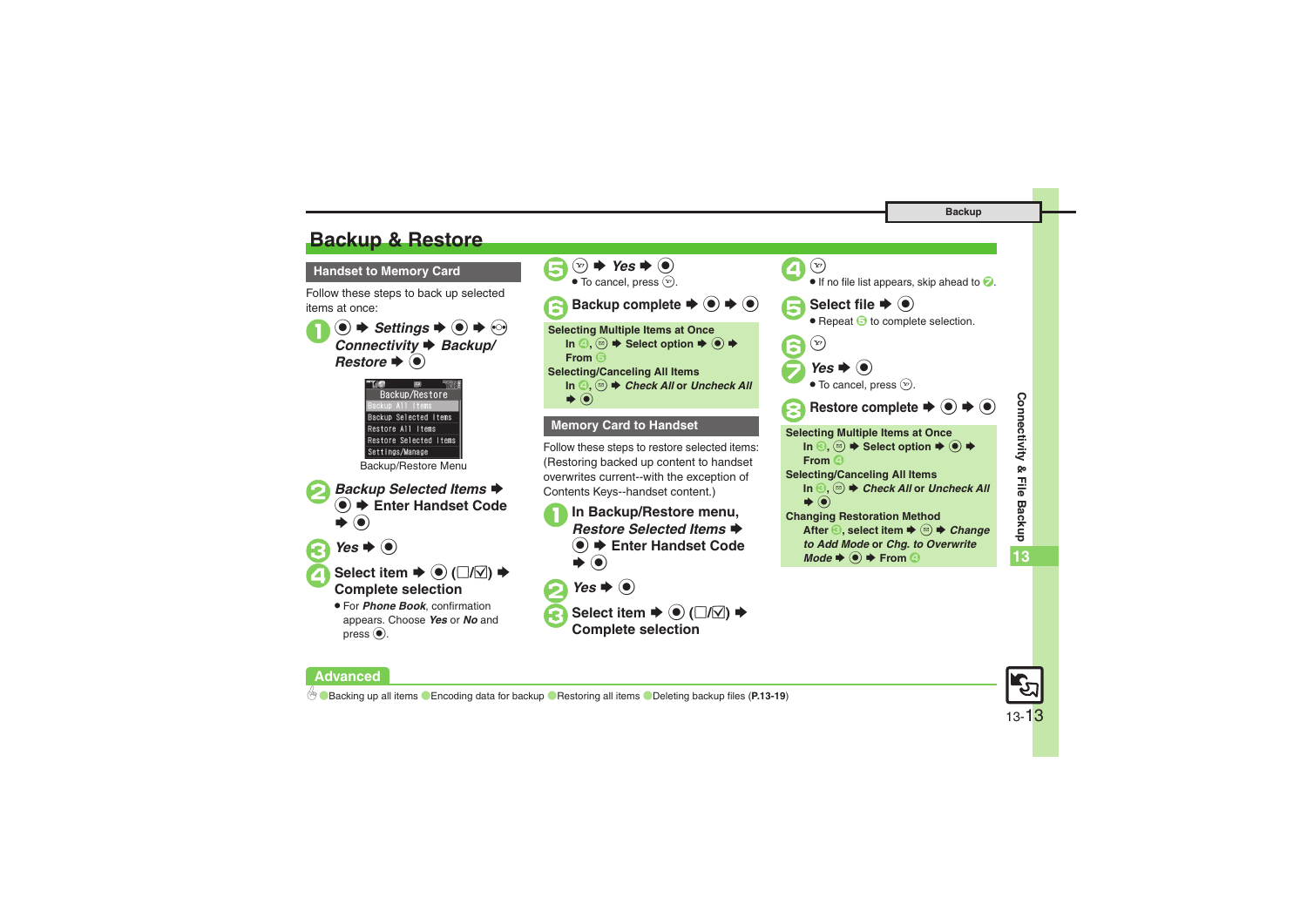## <span id="page-13-1"></span><span id="page-13-0"></span>**About SAB**

Back up Phone Book content in SAB; add Phone Book changes to SAB anytime. Edit SAB online via PC; add SAB changes to Phone Book anytime. Restore lost or altered Phone Book content from SAB.



- . SAB requires a separate contract and basic monthly fee.
- . Use SAB to add Phone Book content to a new compatible SoftBank handset; some conditions apply (**[P.13-15](#page-14-0)**).
- . Use a PC to edit SAB online.
- . For more about SAB, see SoftBank Mobile Website (**P.15-23**).
- . Sync commands (Backup, Restore and Synchronize) all incur transmission fees.

#### **Auto Synchronization**

- . When subscribed to SAB, Network Information retrieval activates auto synchronization (Set Auto Sync: *On*, Set Frequency: *After Editing Ph.Book(10 min.)*, Set Sync Mode: *Synchronize*); Phone Book changes are added to SAB automatically.
- . Cancel auto synchronization as needed. However, it reactivates after Network Information retrieval.

#### **SAB Sync Commands & Features**

| Backup/                                                                                                             | <b>Backup</b>                                                    | Export Phone Book content to SAB <sup>1</sup>                 |
|---------------------------------------------------------------------------------------------------------------------|------------------------------------------------------------------|---------------------------------------------------------------|
| <b>Restore</b>                                                                                                      | <b>Restore</b>                                                   | Import SAB content to Phone Book <sup>2</sup>                 |
|                                                                                                                     | Synchronize                                                      | Synchronize Phone Book and SAB <sup>3</sup>                   |
| <b>Synchronize</b>                                                                                                  | <b>Sync from Client</b>                                          | Add Phone Book changes to SAB <sup>4</sup>                    |
|                                                                                                                     | <b>Sync from Server</b>                                          | Add SAB changes to Phone Book <sup>5</sup>                    |
|                                                                                                                     | Import from PC                                                   | Upload PC address book info to SAB                            |
| <b>Edit on PC</b>                                                                                                   | <b>Export to PC</b>                                              | Export SAB content to PC address<br>book                      |
| <b>Birthday</b><br>Notification<br><b>Email Address</b><br>Send<br>Notification <sup>7</sup><br>Notice <sup>6</sup> | SAB sends reminders via SMS to<br>handset                        |                                                               |
|                                                                                                                     |                                                                  | Send new handset mail address to<br>specified addresses       |
|                                                                                                                     | "Disaster Message<br>Board" Message<br>Notification <sup>8</sup> | Send emergency message board<br>update to specified addresses |
| <b>Spam Filter</b>                                                                                                  | Tomodachi<br>Email Filter <sup>9</sup>                           | Always accept messages from<br>mail addresses saved in SAB    |

<sup>1</sup>Any existing SAB content is deleted.

2Any existing Phone Book content is deleted.

<sup>3</sup>If the same entry item is edited in Phone Book and SAB, SAB content is referenced.

4Unrelated SAB changes remain.

5Unrelated Phone Book changes remain.

6Access this function via handset or a PC.

<sup>7</sup>Backup resets notification setting; handset address is sent to all addresses.

<sup>8</sup>Backup resets notification setting; updates are not sent to any address.

9Export Phone Book content to SAB beforehand.

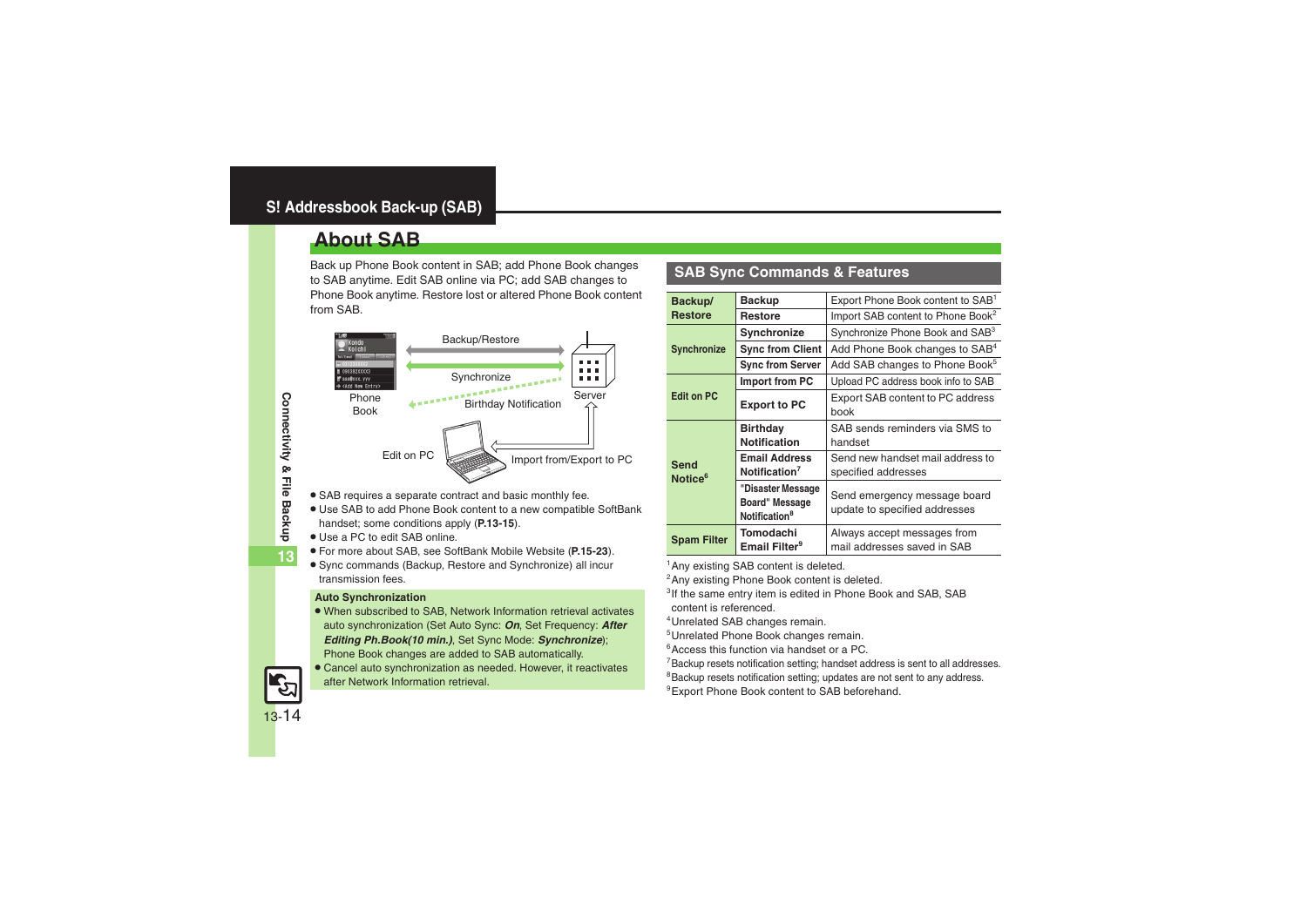#### <span id="page-14-0"></span>**Service Usage Outline**

#### **Complete Contract**

**Visit a SoftBank Shop, dial 157 from a SoftBank handset for SoftBank Mobile Customer Center, General Information or access My SoftBank (Japanese) via Yahoo! Keitai.**

#### **Receive User ID & Password**

**After subscription, user ID and password arrive via SMS.**

. User ID and password are required to use SAB via a PC.

#### **Use SAB**

**Export Phone Book content to SAB.**

#### **Precautions**

#### [ **Unsynchronizable Items**

SAB restoration cancels these Phone Book settings:

- Picture, Tone/Video, Vibration
- [ **Unintentional Phone Book or SAB Content Deletion**
- . When no Phone Book content exists, selecting *Synchronize*, *Sync from Client* or *Backup* deletes all SAB content.
- . When no SAB content exists, selecting *Synchronize*, *Sync from Server* or *Restore* deletes all Phone Book content.

#### [ **Phone Book**  <sup>⇔</sup> **SAB Content Capacity Disparities**

When the number of savable items varies between Phone Book and SAB entries, Synchronization reflects lower limit.

#### **Exercicle Contract Termination**

SAB content is deleted upon contract termination.

- $\blacksquare$  **SAB Transfers to New Handsets**
- . **SAB-Compatible 3G Handsets** SAB remains as last saved and is fully accessible.
- . **Other 3G Handsets**SAB remains as last saved and is accessible via PC.
- . **V3/V4/V5/V6/V8 Series**Service contract is terminated and SAB content is deleted.

#### [ **When Double Number is Active**

Regardless of usage mode setting, all Phone Book content is backed up.

13-15

**Advanced**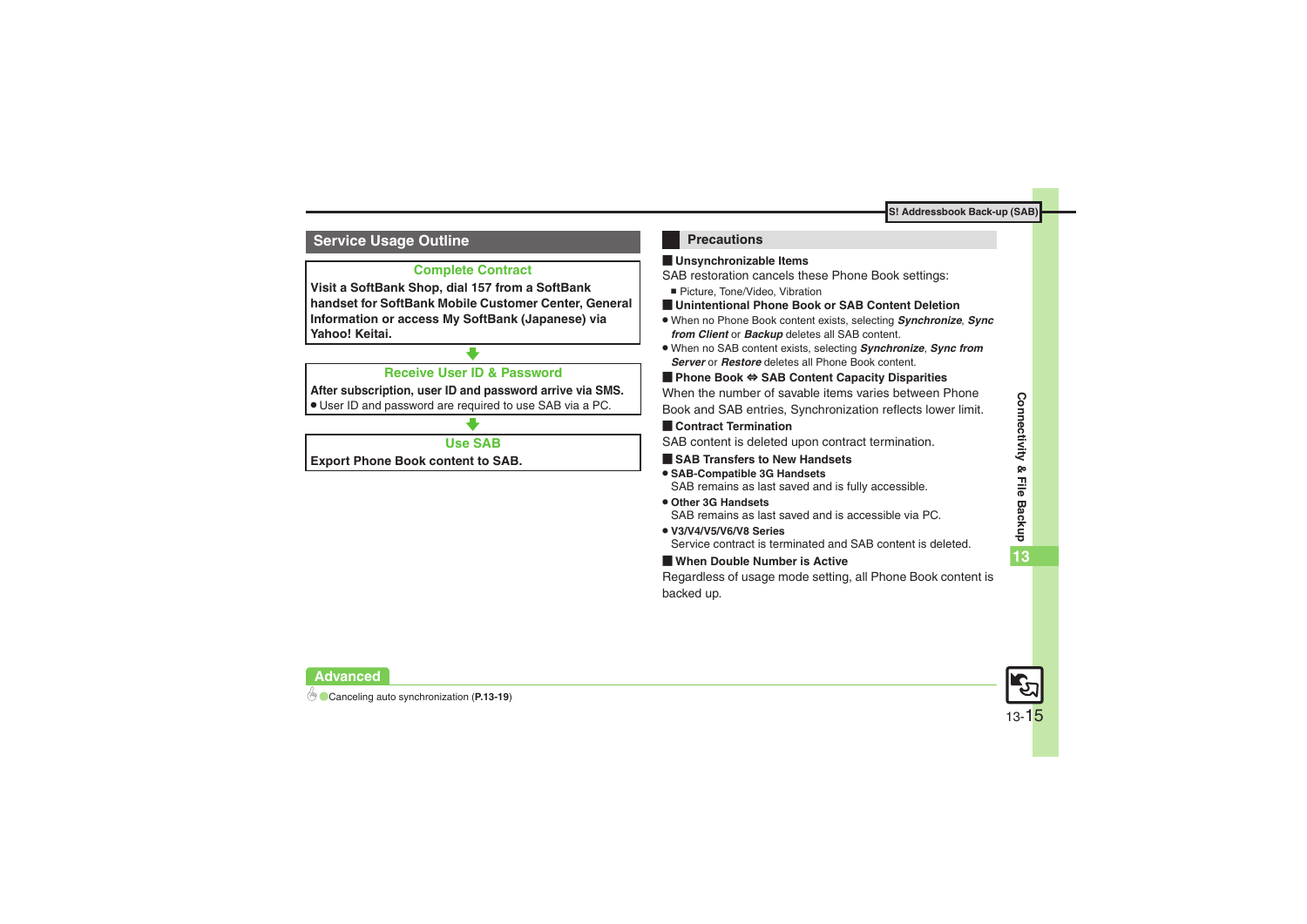## <span id="page-15-0"></span>**Backup & Restore**



#### **Restore (SAB → Phone Book)**

Any existing Phone Book content is deleted.

- **In S! Addressbook menu,**<br>*Start Sync* → **●** → *Restore*  $\blacktriangleright$   $\odot$
- *Yes*  $\rightarrow$  <del>D</del> Enter Handset Code  $\blacktriangleright$  ( $\blacklozenge$ )
	- . Restore starts; when complete, details appear.



**Canceling Restore**  $\circledcirc$   $\Rightarrow$  *Yes*  $\Rightarrow$   $\circledcirc$ 

#### **Synchronizing Phone Book**

Synchronize Options:

| <b>Synchronize</b> | Synchronize Phone Book<br>and SAB |
|--------------------|-----------------------------------|
| <b>Sync from</b>   | Add Phone Book changes            |
| <b>Client</b>      | to SAB                            |
| <b>Sync from</b>   | Add SAB changes to                |
| <b>Server</b>      | Phone Book                        |

If this is your first use of SAB (new handset), Synchronization is performed via Synchronize regardless of selection.



 $\circledcirc$   $\rightarrow$  *Yes*  $\rightarrow$   $\circledcirc$ 

13-16

**Advanced**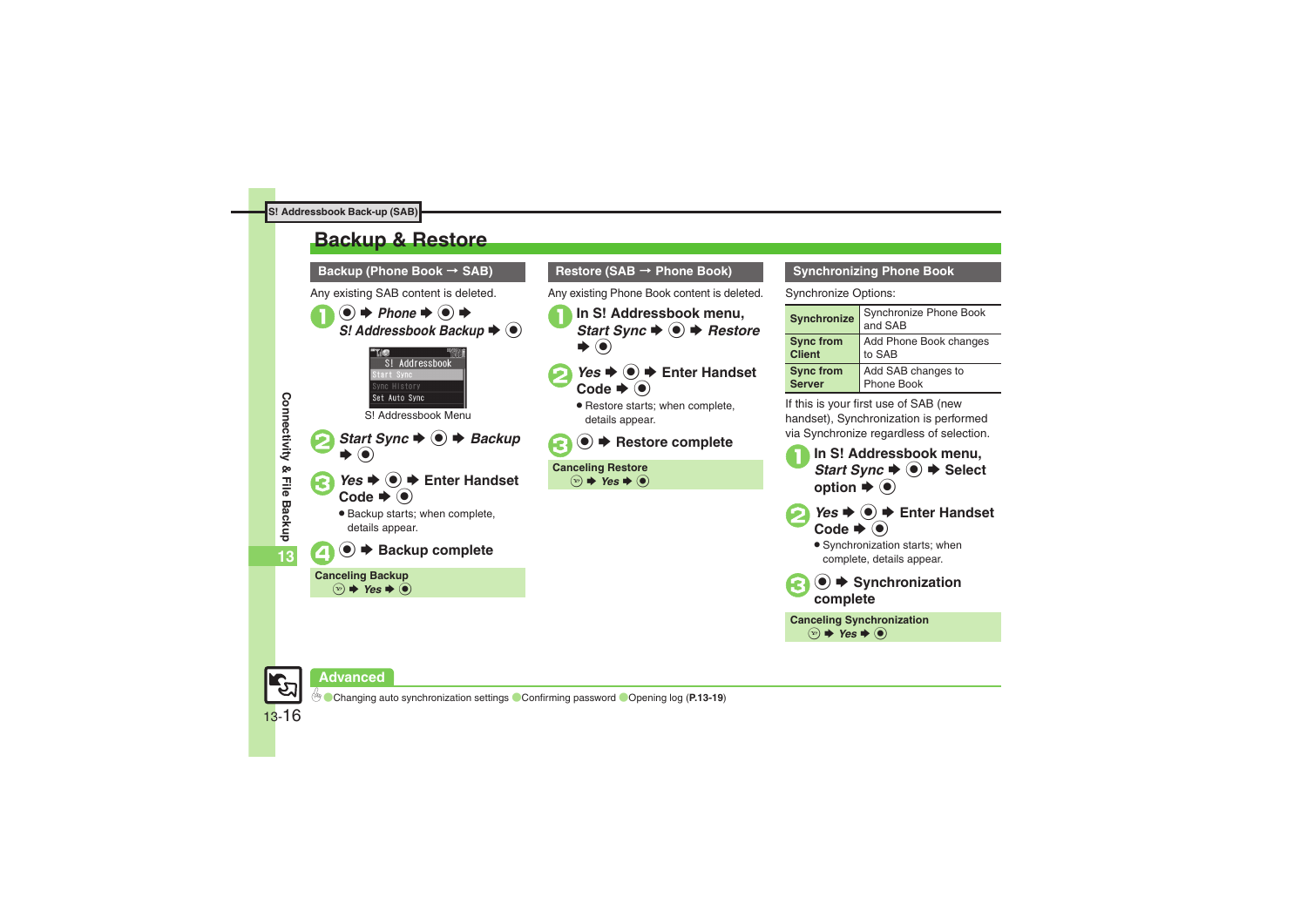### <span id="page-16-0"></span>**Additional Functions**

#### **Infrared**

<span id="page-16-4"></span><span id="page-16-3"></span><span id="page-16-1"></span>

| <b>Activating Infrared</b><br>via Main Menu                            | $\langle \bullet \rangle$ $\Rightarrow$ Settings $\Rightarrow$ $\langle \bullet \rangle$ $\Rightarrow$ Connectivity $\Rightarrow$<br>Infrared $\blacktriangleright$ ( $\blacklozenge$ ) $\blacktriangleright$ Switch On/Off $\blacktriangleright$ ( $\blacklozenge$ ) $\blacktriangleright$<br>On(3 min.) $\blacktriangleright$ ( $\blacklozenge$ ) |
|------------------------------------------------------------------------|-----------------------------------------------------------------------------------------------------------------------------------------------------------------------------------------------------------------------------------------------------------------------------------------------------------------------------------------------------|
| <b>Sending My Details</b>                                              | $[0:1] \rightarrow [0]$ $\rightarrow$ Send My Card $\rightarrow (0) \rightarrow$ Via<br>$\left( \bullet \right) \Rightarrow$<br>Infrared $\rightarrow$ ( $\bullet$ ) $\rightarrow$ Yes $\rightarrow$ ( $\bullet$ ) $\rightarrow$ Transfer starts                                                                                                    |
| Sendina<br>non-Phone Book<br>files                                     | In file list, select file $\blacktriangleright$ ( $\text{a})$ $\blacktriangleright$ Send (or Send/<br>$Blog$ ) $\Rightarrow$ $\bullet$ $\Rightarrow$ Via Infrared $\Rightarrow$ $\circ$ $\Rightarrow$ Yes $\Rightarrow$ $\circ$<br><b>Transfer starts</b>                                                                                           |
| <b>Sending images</b><br>via IrSS Transfer<br>without reducing<br>size | $\bullet$ $\bullet$ Settings $\bullet$ $\bullet$ $\bullet$ Connectivity $\bullet$<br>Infrared $\blacktriangleright$ ( $\blacktriangleright$ ) $\blacktriangleright$ IrSS Key Setting $\blacktriangleright$ ( $\blacktriangleright$ ) $\blacktriangleright$<br>Send via IrSS                                                                         |

#### <span id="page-16-2"></span>**IC Transmission**

<span id="page-16-7"></span><span id="page-16-6"></span><span id="page-16-5"></span>

| <b>Disabling one file</b><br>reception        | $\langle \bullet \rangle$ $\Rightarrow$ Settings $\Rightarrow$ $\langle \bullet \rangle$ $\Rightarrow$ Connectivity $\Rightarrow$ IC<br>Transmission $\Rightarrow$ $\odot$ $\Rightarrow$ 1 File Reception $\Rightarrow$ $\odot$<br>Off(Disabled) $\blacklozenge$ |
|-----------------------------------------------|------------------------------------------------------------------------------------------------------------------------------------------------------------------------------------------------------------------------------------------------------------------|
| <b>Sending My Details</b>                     | $\circledbullet \Rightarrow \Box$ $\Rightarrow$ $\circledcirc$ $\Rightarrow$ Send My Card $\Rightarrow$ $\circledcirc \Rightarrow$ Via<br>IC Transmission $\Rightarrow$ $\bullet \Rightarrow$ Yes $\Rightarrow$ $\bullet$ Transfer<br>starts                     |
| <b>Sending non-Phone</b><br><b>Book files</b> | In file list, select file $\blacktriangleright \textcircled{\scriptsize{\textcircled{\#}}}$ Send (or Send/<br>$\ddot{\bullet}$ $\Rightarrow$ Via IC Transmission $\dot{\bullet}$ $\dot{\bullet}$<br>$B$ loa) $\Rightarrow$<br>Transfer starts<br>Yes             |

#### **Bluetooth®**

#### [ **General**

<span id="page-16-14"></span><span id="page-16-13"></span><span id="page-16-12"></span><span id="page-16-11"></span><span id="page-16-10"></span><span id="page-16-9"></span><span id="page-16-8"></span>

| <b>Cloaking handset to</b>                                                                                               | $\bullet$ $\bullet$ Settings $\bullet$ $\bullet$ $\bullet$ Connectivity $\bullet$                                                                                                                                                                                                                                                                                                                                                                                                               |
|--------------------------------------------------------------------------------------------------------------------------|-------------------------------------------------------------------------------------------------------------------------------------------------------------------------------------------------------------------------------------------------------------------------------------------------------------------------------------------------------------------------------------------------------------------------------------------------------------------------------------------------|
| avoid connection                                                                                                         | Bluetooth $\blacktriangleright$ ( $\blacklozenge$ $\blacktriangleright$ My Device Settings $\blacktriangleright$ $\blacklozenge$ $\blacktriangleright$                                                                                                                                                                                                                                                                                                                                          |
| requests                                                                                                                 | Visibility $\blacklozenge$ $\blacklozenge$ Hide My Phone $\blacklozenge$ $\blacklozenge$                                                                                                                                                                                                                                                                                                                                                                                                        |
| Setting idle time<br>after which<br>Bluetooth <sup>®</sup> is<br>canceled                                                | $\bullet$ $\rightarrow$ Settings $\rightarrow$ $\bullet$ $\rightarrow$ $\odot$ Connectivity $\rightarrow$<br>Bluetooth $\Rightarrow$ $\circledast$ $\Rightarrow$ My Device Settings $\Rightarrow$ $\circledast$ $\Rightarrow$<br>Bluetooth Timeout $\blacktriangleright \textcircled{\textcircled{\textcirc}}$ $\blacktriangleright$ Select time $\blacktriangleright \textcircled{\textcircled{\textcirc}}$                                                                                    |
| <b>Switching audio</b><br>output to wireless<br>device                                                                   | $\bullet$ $\bullet$ Settings $\bullet$ $\bullet$ $\bullet$ Connectivity $\bullet$<br>Bluetooth $\blacktriangleright$ ( $\blacklozenge$ ) $\blacktriangleright$ My Device Settings $\blacktriangleright$ ( $\blacklozenge$ ) $\blacktriangleright$<br>$\textsf{S}$ Sound Output $\blacktriangleright$ ( $\textsf{O}$ $\blacktriangleright$ Bluetooth Device $\blacktriangleright$ $\textsf{O}$ )<br>· Bluetooth Device is set automatically when<br>connection is made from wireless Headphones. |
| Changing                                                                                                                 | $\textcircled{\textbullet}$ $\Rightarrow$ Settings $\Rightarrow$ $\textcircled{\textbullet}$ $\Rightarrow$ Connectivity $\Rightarrow$                                                                                                                                                                                                                                                                                                                                                           |
| Bluetooth <sup>®</sup> name                                                                                              | Bluetooth $\blacktriangleright$ ( $\blacklozenge$ $\blacktriangleright$ My Device Settings $\blacktriangleright$ $\blacklozenge$ $\blacktriangleright$                                                                                                                                                                                                                                                                                                                                          |
| for handset                                                                                                              | Device Name $\Rightarrow$ $\textcircled{\textcolor{blue}{\blacktriangleright}}$ Enter name $\Rightarrow$ $\textcircled{\textcolor{blue}{\blacktriangleright}}$                                                                                                                                                                                                                                                                                                                                  |
| <b>Talking on</b><br>handsfree device                                                                                    | $\bullet$ $\bullet$ Settings $\bullet$ $\bullet$ $\bullet$ $\bullet$ Connectivity $\bullet$<br>Bluetooth $\blacktriangleright$ ( $\blacklozenge$ $\blacktriangleright$ My Device Settings $\blacktriangleright$ $\blacklozenge$ $\blacktriangleright$<br>Handsfree Setting $\blacklozenge$ + Handsfree Mode + $\textcircled{\tiny{\bullet}}$                                                                                                                                                    |
| <b>Avoiding connection</b><br>requests from<br>Bluetooth <sup>®</sup> -compatible<br>S! Applications in<br>Standby, etc. | $\textcircled{\textbf{I}}$ $\Rightarrow$ Settings $\Rightarrow$ $\textcircled{\textbf{I}}$ $\Rightarrow$ Connectivity $\Rightarrow$<br>Bluetooth $\Rightarrow$ $\circledast$ $\Rightarrow$ My Device Settings $\Rightarrow$ $\circledast$ $\Rightarrow$<br>S! Appli Request $\Rightarrow$ ( $\bullet$ ) $\Rightarrow$ Off $\Rightarrow$ ( $\bullet$ )                                                                                                                                           |
| Opening                                                                                                                  | $\textcircled{\textbullet}$ $\Rightarrow$ Settings $\Rightarrow$ $\textcircled{\textbullet}$ $\Rightarrow$ Connectivity $\Rightarrow$                                                                                                                                                                                                                                                                                                                                                           |
| Bluetooth <sup>®</sup> -related                                                                                          | Bluetooth $\Rightarrow$ ( $\bullet$ ) $\Rightarrow$ My Device Details $\Rightarrow$ ( $\bullet$ )                                                                                                                                                                                                                                                                                                                                                                                               |
| handset properties                                                                                                       | • Press $\mathcal{P}$ to view service details.                                                                                                                                                                                                                                                                                                                                                                                                                                                  |
| <b>Activating</b>                                                                                                        | $\bullet$ $\bullet$ Settings $\bullet$ $\bullet$ $\bullet$ Connectivity $\bullet$                                                                                                                                                                                                                                                                                                                                                                                                               |
| Bluetooth <sup>®</sup> via                                                                                               | Bluetooth $\blacktriangleright$ ( $\blacklozenge$ ) $\blacktriangleright$ Switch On/Off $\blacktriangleright$ ( $\blacklozenge$ ) $\blacktriangleright$ On                                                                                                                                                                                                                                                                                                                                      |
| <b>Main Menu</b>                                                                                                         | $\blacktriangleright$ (e)                                                                                                                                                                                                                                                                                                                                                                                                                                                                       |

<span id="page-16-15"></span>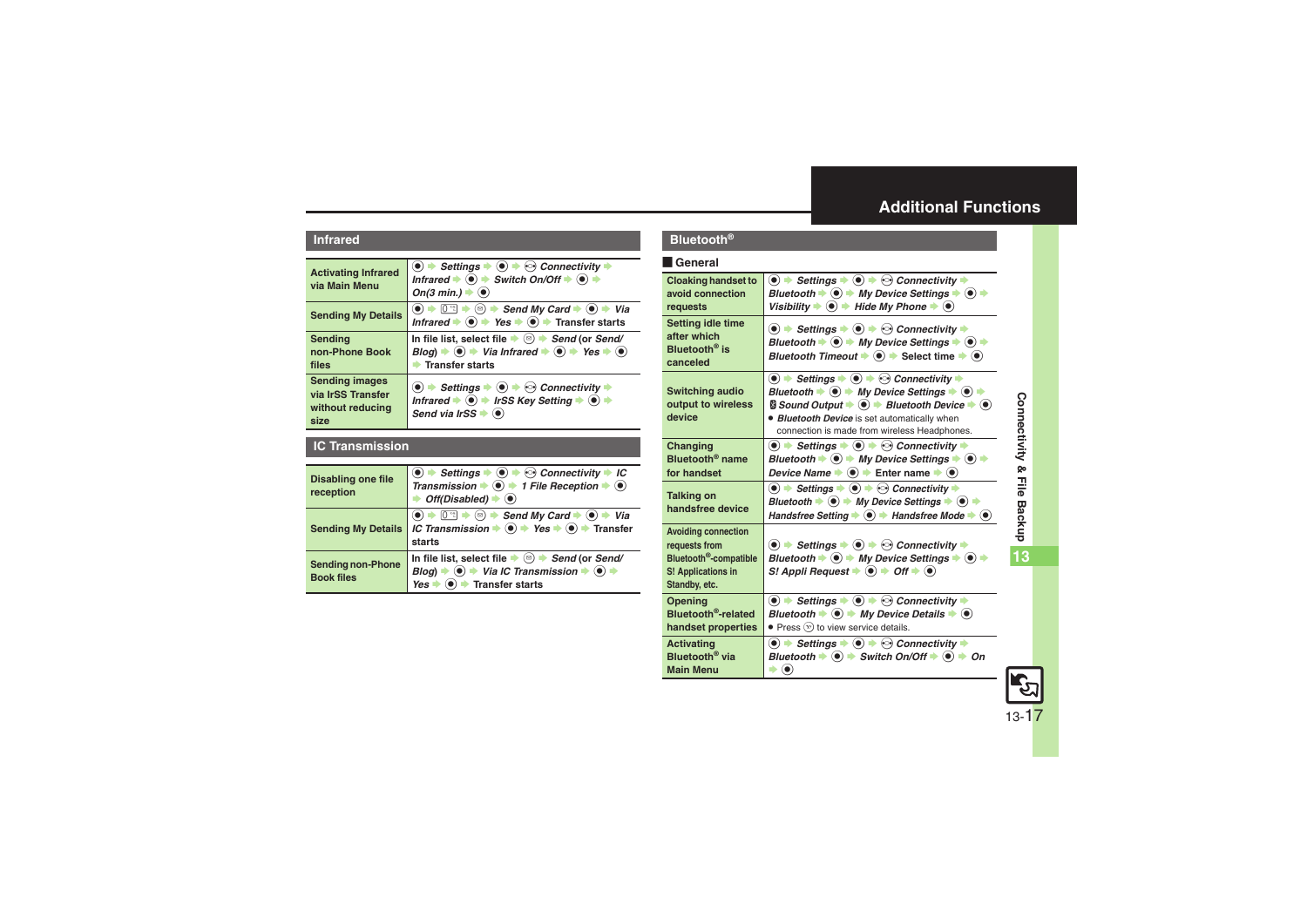#### **Additional Functions**

#### [ **Bluetooth® Watches**

<span id="page-17-0"></span>

| Synchronizing<br>Bluetooth <sup>®</sup> watch<br>with handset   | $\bullet$ $\bullet$ Settings $\bullet$ $\bullet$ $\bullet$ $\bullet$ Connectivity $\bullet$<br>Bluetooth $\Rightarrow$ $\circledast$ $\Rightarrow$ Setting Watch $\Rightarrow$ $\circledast$ $\Rightarrow$ Set<br>BT-Watch Time $\Rightarrow$ ( $\bullet$ ) $\Rightarrow$ Yes $\Rightarrow$ ( $\bullet$ )<br>. Connect handset to a Bluetooth® watch beforehand.                                                                                                              |
|-----------------------------------------------------------------|-------------------------------------------------------------------------------------------------------------------------------------------------------------------------------------------------------------------------------------------------------------------------------------------------------------------------------------------------------------------------------------------------------------------------------------------------------------------------------|
| Enabling/disabling<br>Bluetooth <sup>®</sup> watch<br>responses | $\langle \bullet \rangle$ $\Rightarrow$ Settings $\Rightarrow$ $\langle \bullet \rangle$ $\Rightarrow$ Connectivity $\Rightarrow$<br>Bluetooth $\Rightarrow$ $\circledast$ $\Rightarrow$ Setting Watch $\Rightarrow$ $\circledast$ $\Rightarrow$<br>Notification $\Rightarrow$ $\circledast$ $\Rightarrow$ Select item $\Rightarrow$ $\circledast$ $\Rightarrow$<br>Permit or Prohibit $\blacktriangleright$ ( $\blacklozenge$ )<br>• Register a Bluetooth® watch beforehand. |

#### <span id="page-17-1"></span>[ **Paired Devices**

<span id="page-17-3"></span><span id="page-17-2"></span>

| <b>Editing Paired</b><br><b>Device list</b>                                                      | Start Here $\odot$ $\Rightarrow$ Settings $\Rightarrow$ $\odot$ $\Rightarrow$ $\odot$ Connectivity<br>⇒ Bluetooth $\Rightarrow$ ( $\bullet$ ) $\Rightarrow$ Paired Devices $\Rightarrow$ ( $\bullet$ ) $\Rightarrow$<br>Select device $\Rightarrow$ $\textcircled{a}$ $\Rightarrow$ See below                                                                                                                                                    |
|--------------------------------------------------------------------------------------------------|--------------------------------------------------------------------------------------------------------------------------------------------------------------------------------------------------------------------------------------------------------------------------------------------------------------------------------------------------------------------------------------------------------------------------------------------------|
|                                                                                                  | <b>Renaming Paired Devices</b><br>Change Name $\blacktriangleright$ (0) $\blacktriangleright$ Enter name $\blacktriangleright$ (0)                                                                                                                                                                                                                                                                                                               |
|                                                                                                  | <b>Deleting Paired Devices</b><br>Delete $\blacktriangleright$ ( $\blacklozenge$ ) $\blacktriangleright$ Yes $\blacktriangleright$ ( $\blacklozenge$ )<br>• To delete a device connected to handset, choose<br>Yes and press $\odot$ .                                                                                                                                                                                                           |
| <b>Disconnecting</b><br>devices                                                                  | $\textcircled{\bullet}$ $\Rightarrow$ Settings $\Rightarrow$ $\textcircled{\bullet}$ $\Rightarrow$ $\textcircled{\circ}$ Connectivity $\Rightarrow$<br>Bluetooth $\bullet$ ( $\bullet$ ) $\bullet$ Paired Devices $\bullet$ ( $\bullet$ ) $\bullet$<br>Select connected device $\bullet$ ( $\bullet$ )                                                                                                                                           |
| <b>Connecting devices</b><br>supporting<br>handsfree telephony<br>and audio output by<br>service | $\bullet$ $\rightarrow$ Settings $\rightarrow$ $\bullet$ $\rightarrow$ $\odot$ Connectivity $\rightarrow$<br>Bluetooth $\blacktriangleright$ ( $\blacklozenge$ ) $\blacktriangleright$ Paired Devices $\blacktriangleright$ ( $\blacklozenge$ )<br>Select device $\blacktriangleright$ ( $\text{D}$ ) $\blacktriangleright$ Select Service $\blacktriangleright$ ( $\blacklozenge$ )<br>Handsfree function or Audio function $\bullet$ $\bullet$ |

<span id="page-17-7"></span><span id="page-17-6"></span><span id="page-17-5"></span>

| Specifying a<br>preferred device<br>for wireless<br>connection | Start Here $\circledcirc \Rightarrow$ Settings $\Rightarrow \circledcirc \Rightarrow$ Connectivity<br>⇒ Bluetooth $\Rightarrow$ ( $\bullet$ ) $\Rightarrow$ Paired Devices $\Rightarrow$ ( $\bullet$ ) $\Rightarrow$<br>Select device $\Rightarrow$ $\circledcirc$ $\Rightarrow$ Set to Prior Connect $\Rightarrow$<br>$\bullet$ $\Rightarrow$ See below |
|----------------------------------------------------------------|----------------------------------------------------------------------------------------------------------------------------------------------------------------------------------------------------------------------------------------------------------------------------------------------------------------------------------------------------------|
|                                                                | <b>For Handsfree Telephony</b><br>Handsfree On $\bullet$ ( $\bullet$ )<br>· For Handsfree On, specified device reconnects to<br>handset when placing/receiving calls.                                                                                                                                                                                    |
|                                                                | <b>For Audio Output</b><br>Audio On $\blacktriangleright$ ( $\blacklozenge$ )<br>. For <b>Audio On</b> , Media Player/TV audio output is<br>redirected to specified device automatically when<br>Sound Output is set to <b>Bluetooth Device</b> .                                                                                                        |
| <b>Sending Files</b>                                           |                                                                                                                                                                                                                                                                                                                                                          |
| <b>Sending My Details</b>                                      | $[0th]$ $\Rightarrow$ ( $\cong$ ) $\Rightarrow$ Send My Card $\Rightarrow$ ( $\bullet$ ) $\Rightarrow$<br>Via<br>Bluetooth $\Rightarrow$ ( $\bullet$ ) $\Rightarrow$ Select device $\Rightarrow$ ( $\bullet$ )<br>Yes<br>$\left( \bullet \right)$ Transfer starts                                                                                        |
| <b>Sending non-Phone</b><br><b>Book files</b>                  | In file list, select file $\blacktriangleright$ ( $\cong$ ) $\blacktriangleright$ Send (or Send/<br>$Blog$ ) $\Rightarrow$ ( $\bullet$ ) $\Rightarrow$ Via Bluetooth $\Rightarrow$ ( $\bullet$ ) $\Rightarrow$ Select<br>device $\Rightarrow$ ( $\bullet$ ) $\Rightarrow$ Yes $\Rightarrow$ ( $\bullet$ ) $\Rightarrow$ Transfer starts                  |
|                                                                |                                                                                                                                                                                                                                                                                                                                                          |

<span id="page-17-4"></span>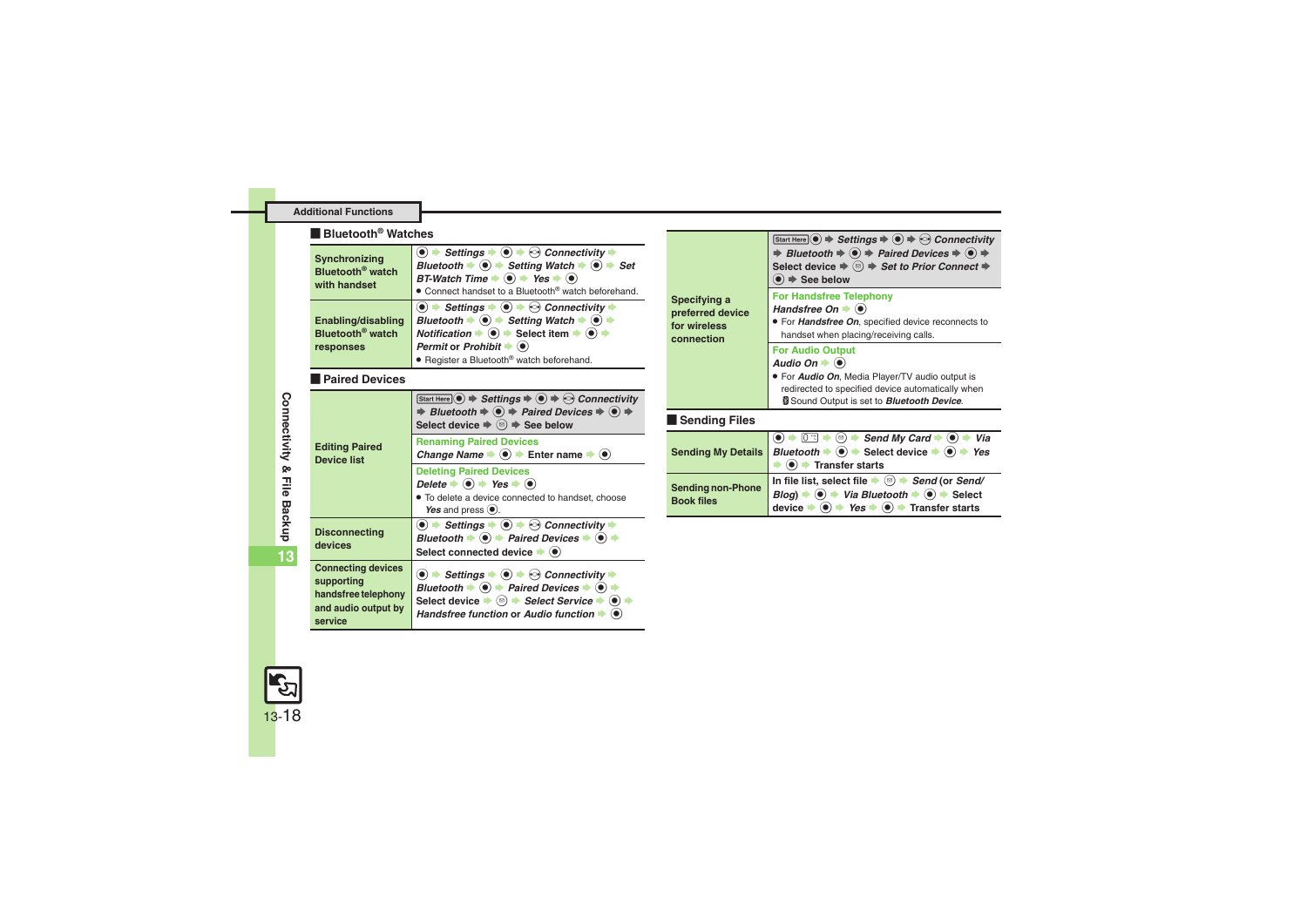#### **Backup**

#### [ **Backup & Restore**

<span id="page-18-1"></span><span id="page-18-0"></span>

| Backing up all<br>items            | $\bullet$ $\bullet$ Settings $\bullet$ $\bullet$ $\bullet$ $\bullet$ Connectivity $\bullet$<br>Backup/Restore $\bullet$ $\bullet$ $\bullet$ Backup All Items $\bullet$<br>$\bullet$ $\bullet$ Enter Handset Code $\bullet$ $\bullet$ $\bullet$ Yes $\bullet$ $\bullet$<br>Yes $\Rightarrow$ ( $\bullet$ ) $\Rightarrow$ Backup complete $\Rightarrow$ ( $\bullet$ ) $\Rightarrow$ |
|------------------------------------|-----------------------------------------------------------------------------------------------------------------------------------------------------------------------------------------------------------------------------------------------------------------------------------------------------------------------------------------------------------------------------------|
| <b>Encoding data for</b><br>backup | $\bullet$ $\bullet$ Settings $\bullet$ $\bullet$ $\bullet$ $\odot$ Connectivity $\bullet$<br>Backup/Restore → (•) → Settings/Manage →<br>$\bullet$ $\bullet$ Encode Settings $\bullet$ $\bullet$ $\bullet$ Select item $\bullet$<br>$\bullet$ $\bullet$ On $\bullet$ $\bullet$<br>• Available for Phone Book, Messaging folders,<br>Calendar and Tasks.                           |
| <b>Restoring all items</b>         | $\bullet$ $\bullet$ Settings $\bullet$ $\bullet$ $\bullet$ $\bullet$ Connectivity $\bullet$<br>Backup/Restore $\bullet$ $\bullet$ $\bullet$ Restore All Items $\bullet$<br>$\bullet$ $\bullet$ Enter Handset Code $\bullet$ $\bullet$ $\bullet$ Yes $\bullet$ $\bullet$<br>Yes $\Rightarrow$ ( $\bullet$ ) $\Rightarrow$ Restore complete $\Rightarrow$ ( $\bullet$ )             |
| <b>Backup Files</b>                |                                                                                                                                                                                                                                                                                                                                                                                   |
|                                    | <b>Settings</b><br>$\langle \cdot \rangle$ Connectivity                                                                                                                                                                                                                                                                                                                           |

<span id="page-18-3"></span><span id="page-18-2"></span>

| Deleting backup | Backup/Restore → ● Settings/Manage                                                                      |
|-----------------|---------------------------------------------------------------------------------------------------------|
|                 | $\bigcirc$ $\rightarrow$ File Management $\rightarrow$ $\bigcirc$ $\rightarrow$ Select item             |
| files           | $\langle \bullet \rangle$ Select file $\Rightarrow \circledcirc$ ( $\Box/\Box$ ) $\Rightarrow$ Complete |
|                 | selection $\Rightarrow$ $\circledcirc$ $\Rightarrow$ Yes $\Rightarrow$ $\circledcirc$                   |

#### **S! Addressbook Back-up**

<span id="page-18-7"></span><span id="page-18-6"></span><span id="page-18-5"></span><span id="page-18-4"></span>

| Canceling auto<br>synchronization                   | $\bullet$ $\bullet$ Phone $\bullet$ $\bullet$ S! Addressbook Backup<br>$\bullet$ $\Rightarrow$ Set Auto Sync $\Rightarrow$ $\bullet$ $\Rightarrow$ Enter Handset<br>Code $\Rightarrow$ ( $\bullet$ ) $\Rightarrow$ Set On/Off $\Rightarrow$ ( $\bullet$ ) $\Rightarrow$ Off $\Rightarrow$ ( $\bullet$ )                                         |
|-----------------------------------------------------|-------------------------------------------------------------------------------------------------------------------------------------------------------------------------------------------------------------------------------------------------------------------------------------------------------------------------------------------------|
| <b>Changing auto</b><br>synchronization<br>settings | Start Here $\odot$ $\Rightarrow$ Phone $\Rightarrow$ $\odot$ $\Rightarrow$ S! Addressbook<br>Backup $\Rightarrow$ $\circledcirc$ $\Rightarrow$ Set Auto Sync $\Rightarrow$ $\circledcirc$ $\Rightarrow$ Enter<br>Handset Code $\Rightarrow$ $\bullet$ $\Rightarrow$ See below<br>• Set Set On/Off to On beforehand.                             |
|                                                     | <b>Changing Auto Sync Frequency</b><br>Set Frequency $\blacktriangleright$ ( $\blacklozenge$ ) $\blacktriangleright$ Select frequency $\blacktriangleright$ ( $\blacklozenge$ )<br>Enter/select date/time/day of the week $\blacktriangleright$ ( $\blacklozenge$ )<br>. For After Editing Ph.Book(10 min.), omit steps for<br>date, time, etc. |
|                                                     | <b>Changing Auto Sync Command</b><br>Set Sync Mode $\blacktriangleright$ ( $\blacklozenge$ ) $\blacktriangleright$ Select command $\blacktriangleright$ ( $\blacklozenge$ )                                                                                                                                                                     |
| Confirming<br>password                              | $\textcircled{\textbullet}$ $\textuparrow$ English $\textuparrowled{\textbullet}$ $\textuparrow$ Password confirmation<br>for S! Address Book $\blacktriangleright$ $\lvert \blacklozenge \rvert$ Follow onscreen<br>instructions                                                                                                               |
| <b>Opening log</b>                                  | ▶ Phone $\blacktriangleright$ ( $\blacktriangleright$ ) $\blacktriangleright$ S! Addressbook Backup<br>$\mathsf{Symc\,History} \bullet (\bullet) \bullet \mathsf{Select}\, record \bullet (\bullet)$                                                                                                                                            |

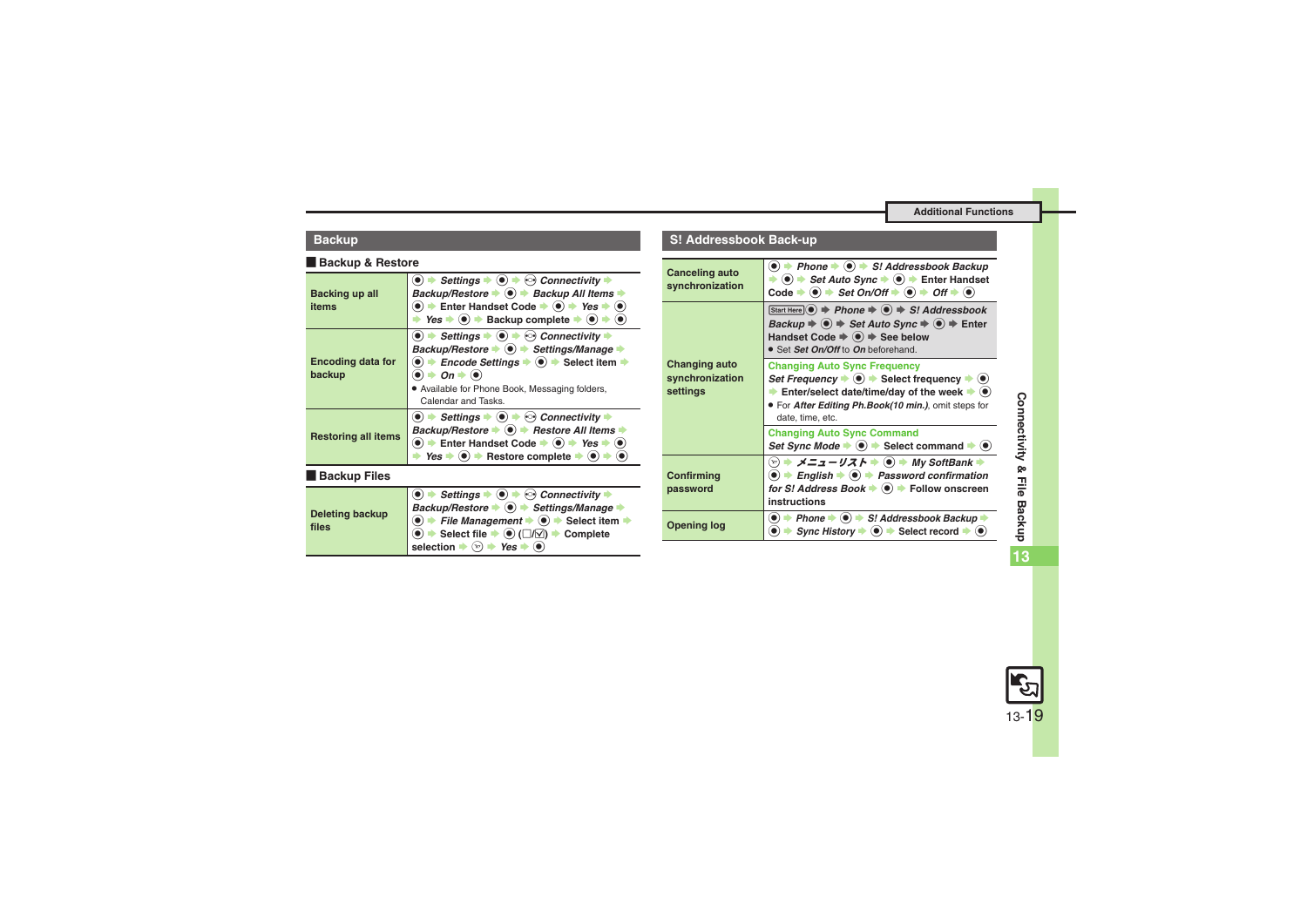### <span id="page-19-0"></span>**Troubleshooting**



13-20